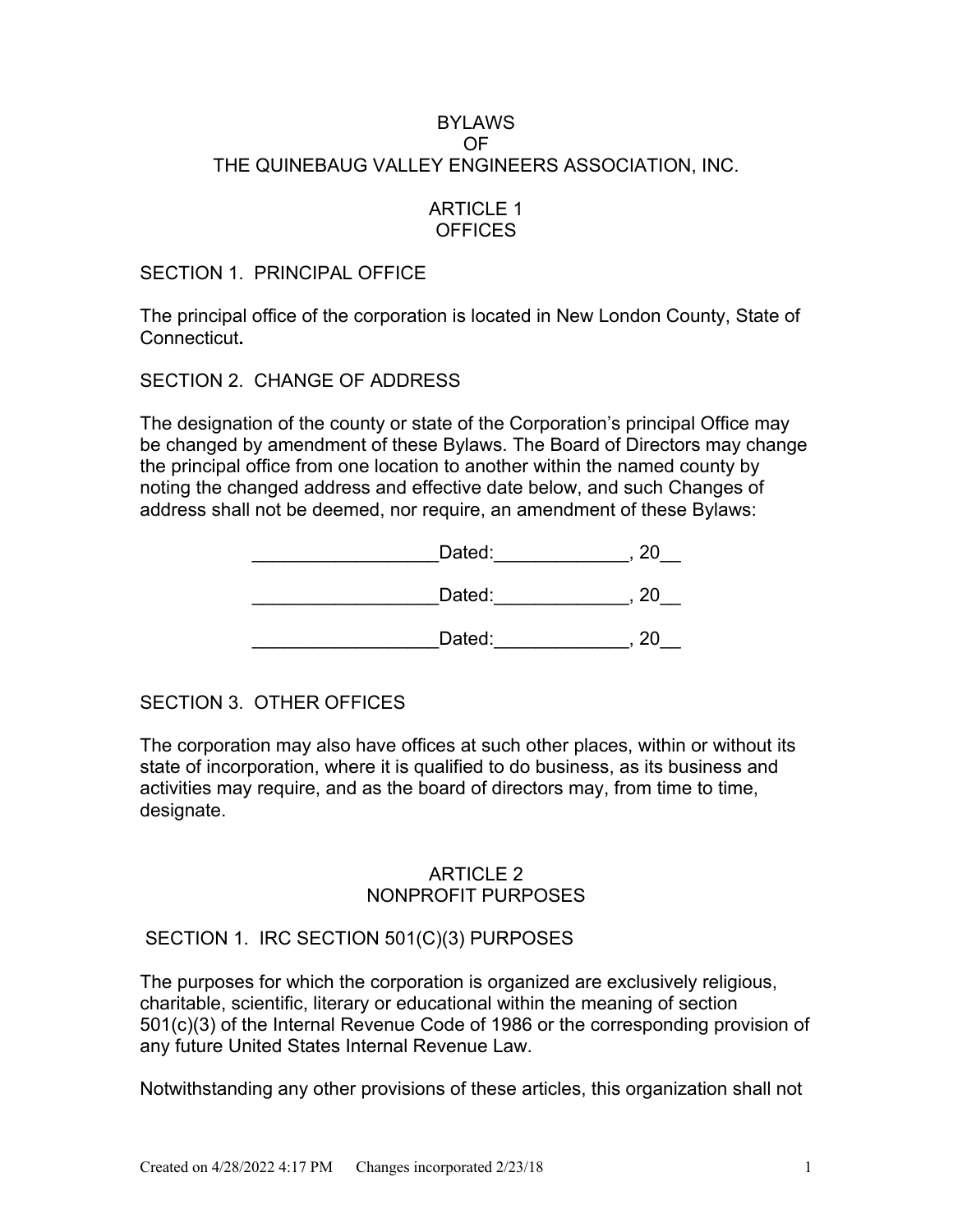carry on any activities not permitted to be carried on by an organization exempt from Federal income tax under section 501(c)(3) of the Internal Revenue Code of 1986 or the corresponding provision of any future United States Internal Revenue law.

Upon the dissolution of the organization, assets shall be distributed for one or more exempt purposes within the meaning of section 501(c)(3) of the Internal Revenue Code of 1986, or corresponding section of any future Federal tax code, or shall be distributed to the Federal, state, or local government for a public purpose. Any such assets not so disposed of shall be disposed of by a court of competent jurisdiction of the county in which the principal office of the organization is then located, exclusively for such purposes.

# SECTION 2. SPECIFIC OBJECTIVES AND PURPOSES

The specific objectives and purposes of this corporation shall be; to promote and educate the people to the hobby of collecting and restoring antique engines, tractors and related equipment and to provide an avenue with which to display this equipment and generate interest in the same.

#### ARTICLE 3 **DIRECTORS**

SECTION 1. NUMBER

The Corporation shall have a minimum of 15 directors and collectively they shall be known as the Board of Directors.

SECTION 2. QUALIFICATIONS

Directors shall be of the age of majority in this state. Directors shall be elected from the active members of the corporation. Only members in good standing with a minimum of 2 years membership may be considered.

SECTION 3. POWERS

Subject to the provisions of the laws of this state and any limitations in the Articles of Incorporation, these Bylaws relating to action required or permitted to be taken or approved by the members, if any, of this corporation, the activities and affairs of this corporation shall be conducted and all corporate powers shall be exercised by or under the direction of the Board of Directors.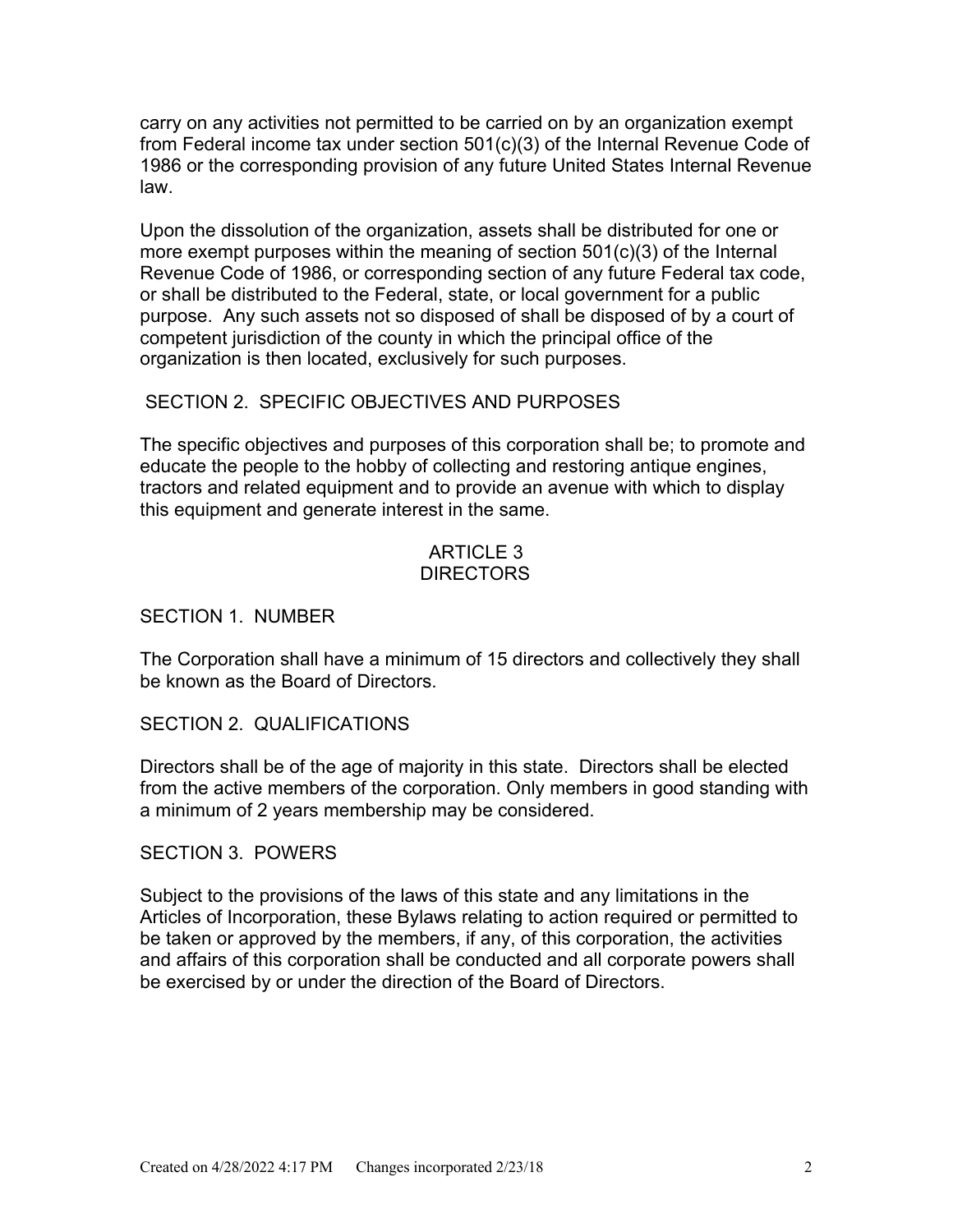### SECTION 4. DUTIES

It shall be the duty of the directors to:

(a) Perform any and all duties imposed on them collectively or individually by law, by the Articles of Incorporation, or by these Bylaws;

(b) Appoint and remove, employ and discharge, and, except as otherwise provided in these bylaws, prescribe the duties of all officers, agents and employees of the corporation;

(c) Supervise all officers, agents and employees of the corporation to assure that their duties are performed properly;

(d) Meet at such times and places as required by these Bylaws;

(e) Register their addresses with the Secretary of the corporation, and notices of meetings mailed or e-mailed to them and acknowledged by them at such addresses shall be valid notices thereof.

SECTION 5. TERM OF OFFICE

No term limit to be imposed on directors.

SECTION 6. COMPENSATION

Directors shall serve without compensation.

SECTION 7. PLACE OF MEETINGS

Regular meetings of Directors shall be held before the regularly scheduled meeting of the membership.

SECTION 8. REGULAR MEETINGS

Regular meetings of Directors shall be held before the regularly scheduled meeting of the membership.

SECTION 9. SPECIAL MEETINGS

Special meetings of the Board of Directors may be called by the Chairperson of the Board, two thirds of the Board of Directors or the President, or, if different, by the persons specifically authorized under the laws of this state to call special meetings of the board. Such meetings shall be held at the principal office of the corporation or, if different, at the place designated by the person or persons calling the special meeting.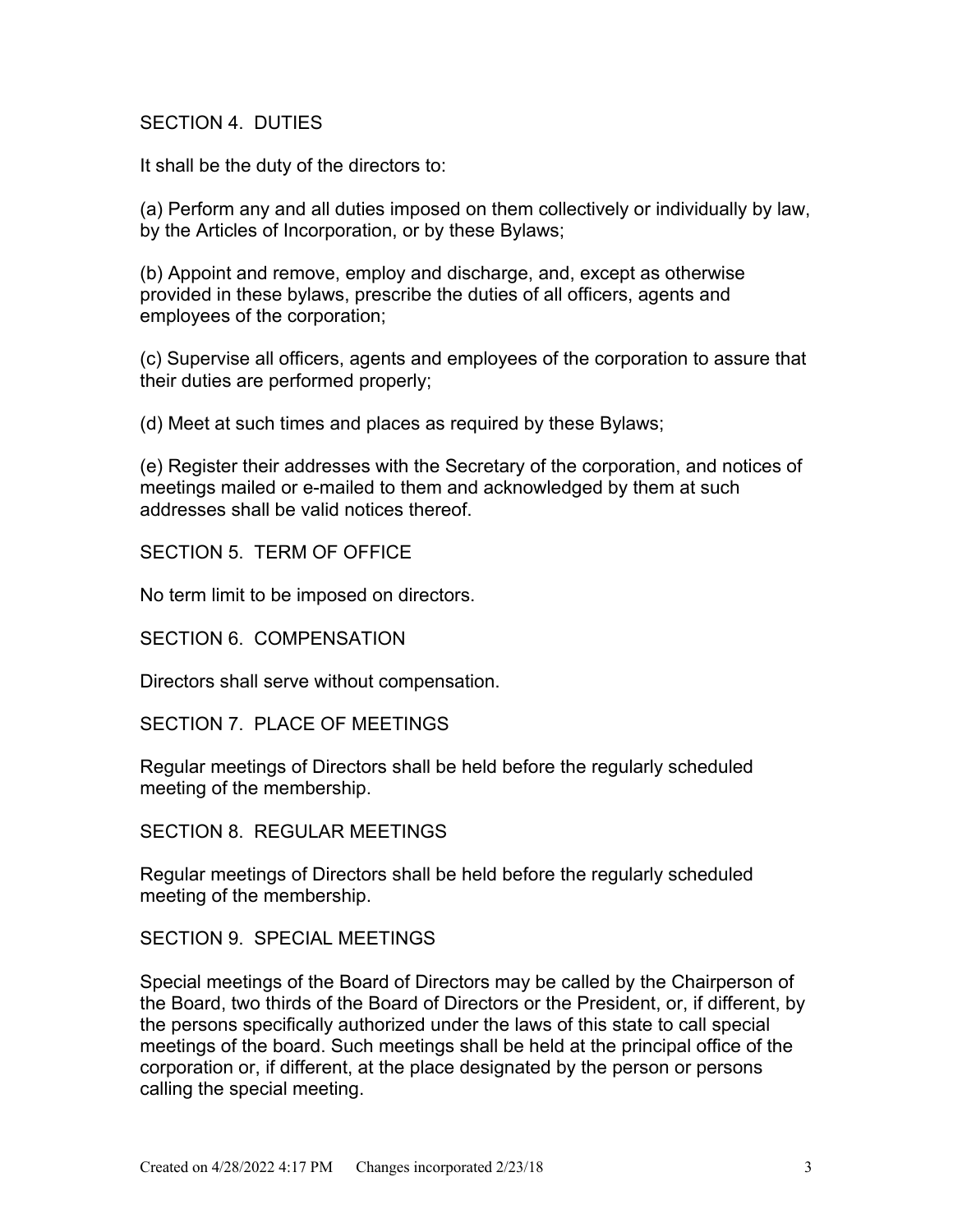# SECTION 10. NOTICE OF MEETINGS

Unless otherwise provided by the Articles of Incorporation, these Bylaws, or provisions of law, the following provisions shall govern the giving of notice for meetings of the board of directors:

(a) Regular Meetings. No notice need be given of any regular meeting of the board of directors.

(b) Special Meetings. At least one day prior notice shall be given by the Secretary of the Corporation to each director of each special meeting of the board. Such notice may be oral or written, may be given personally, by first class mail, by telephone, by facsimile machine or e-mail, and shall state the place, date and time of the meeting and the matters proposed to be acted upon at the meeting. In the case of facsimile or e-mail notification, the director to be contacted shall acknowledge personal receipt of the facsimile or e-mail notice by a return message or telephone call within twenty-four hours of the first facsimile or e-mail transmission.

(c) Waiver of Notice. Whenever any notice of a meeting is required to be given to any director of this corporation under provisions of the Articles of Incorporation or these Bylaws, or the law of this state, a waiver of notice in writing signed by the director, whether before or after the time of the meeting, shall be equivalent to the giving of such notice.

SECTION 11. QUORUM FOR MEETINGS

A quorum shall consist of 50% of the members of the Board of Directors either in person or virtual.

Except as otherwise provided under the Articles of Incorporation or these Bylaws, or provisions of law, no business shall be considered by the board at any meeting at which the required quorum is not present, and the only motion which the Chair shall entertain at such meeting is a motion to adjourn.

#### SECTION 12. MAJORITY ACTION AS BOARD ACTION

Every act or decision done or made by a majority of the directors present at a meeting duly held at which a quorum is present is the act of the Board of Directors, unless the Articles of Incorporation or these Bylaws, or provisions of law require a greater percentage or different voting rules for approval of a matter by the board.

SECTION 13. CONDUCT OF MEETINGS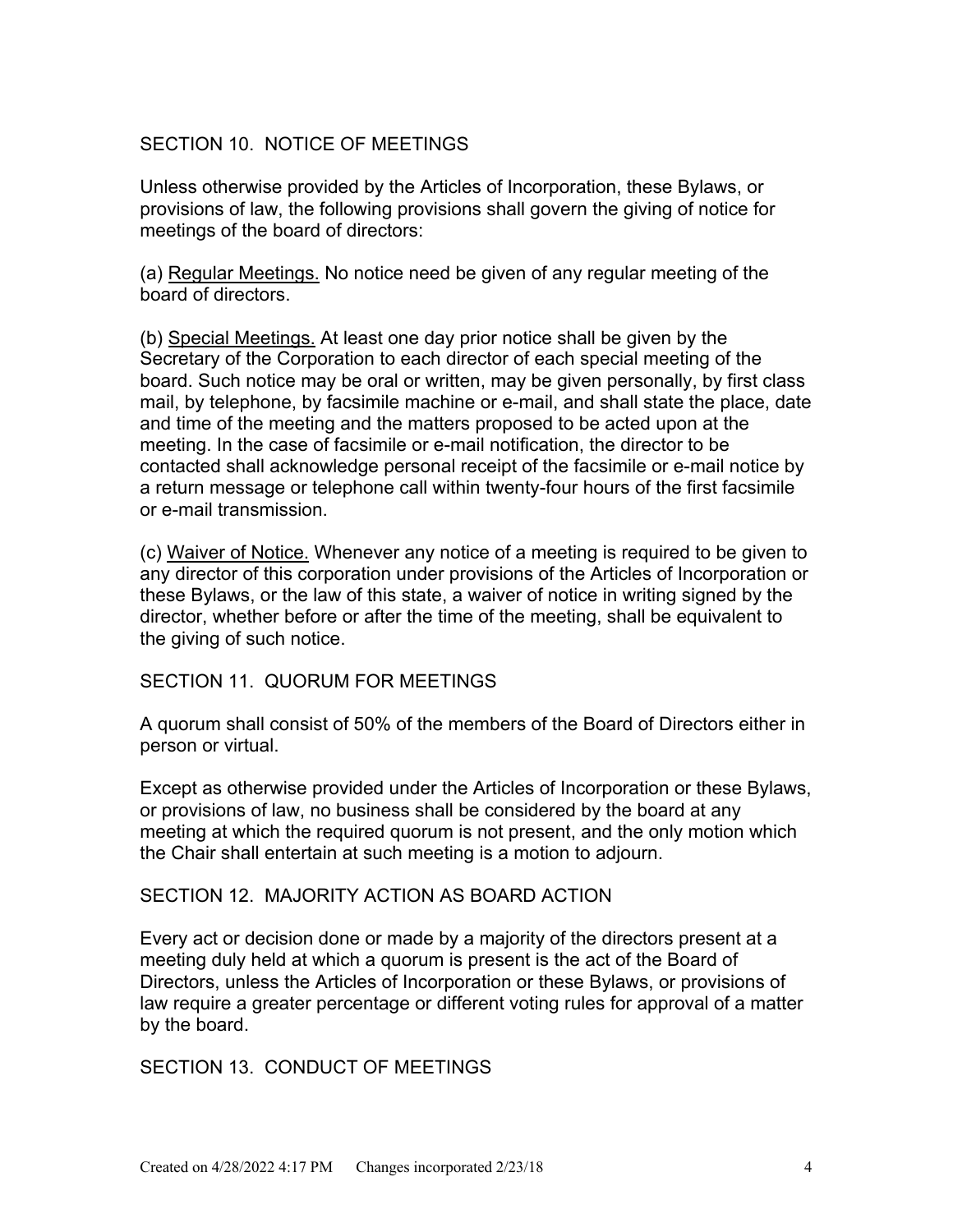Meetings of the Board of Directors shall be presided over by the Chairperson of the Board, or, if no such person has been so designated or, in his or her absence, the President of the corporation or, in his or her absence, by the Vice President of the corporation or, in the absence of each of these persons, by a Chairperson chosen by a majority of the directors present at the meeting. The Secretary of the corporation shall act as secretary of all meetings of the board, provided that, in his or her absence, the presiding officer shall appoint another person to act as Secretary of the Meeting. Meetings to be governed by Roberts Rules of Order.

#### SECTION 14. VACANCIES

Vacancies on the Board of Directors shall exist: (1) on the death, resignation or removal of any director, and (2) whenever the number of authorized directors is increased.

Any director may resign effective upon giving written notice to the Chairperson of the Board, the President, the Secretary, or the Board of Directors, unless the notice specifies a later time for the effectiveness of such resignation. No director may resign if the corporation would then be left without a duly elected director or directors in charge of its affairs, except upon notice to the Office of the Attorney General or other appropriate agency of this state.

Directors may be removed from office, with or without cause, as permitted by and in accordance with the laws of this state. A director absent from 3 consecutive meetings is subject to removal by the Board of Directors.

Unless otherwise prohibited by the Articles of Incorporations these Bylaws or provisions of law, vacancies on the board may be filled by approval of the board of directors. If the number of directors then in office is less than a quorum, a vacancy on the board may be filled by approval of a majority of the directors then in office or by a sole remaining director. A person elected to fill a vacancy on the board shall hold office until the next election of the Board of Directors or until his or her death, resignation or removal from office. \**See last paragraph of Article 11, Section 8. (8/27/20 dkt)*

#### SECTION 15. NONLIABILITY OF DIRECTORS

The directors shall not be personally liable for the debts, liabilities, or other obligations of the corporation.

#### SECTION 16. INDEMNIFICATION BY CORPORATION OF DIRECTORS AND **OFFICERS**

The directors and officers of the corporation shall be indemnified by the corporation to the fullest extent permissible under the laws of this state.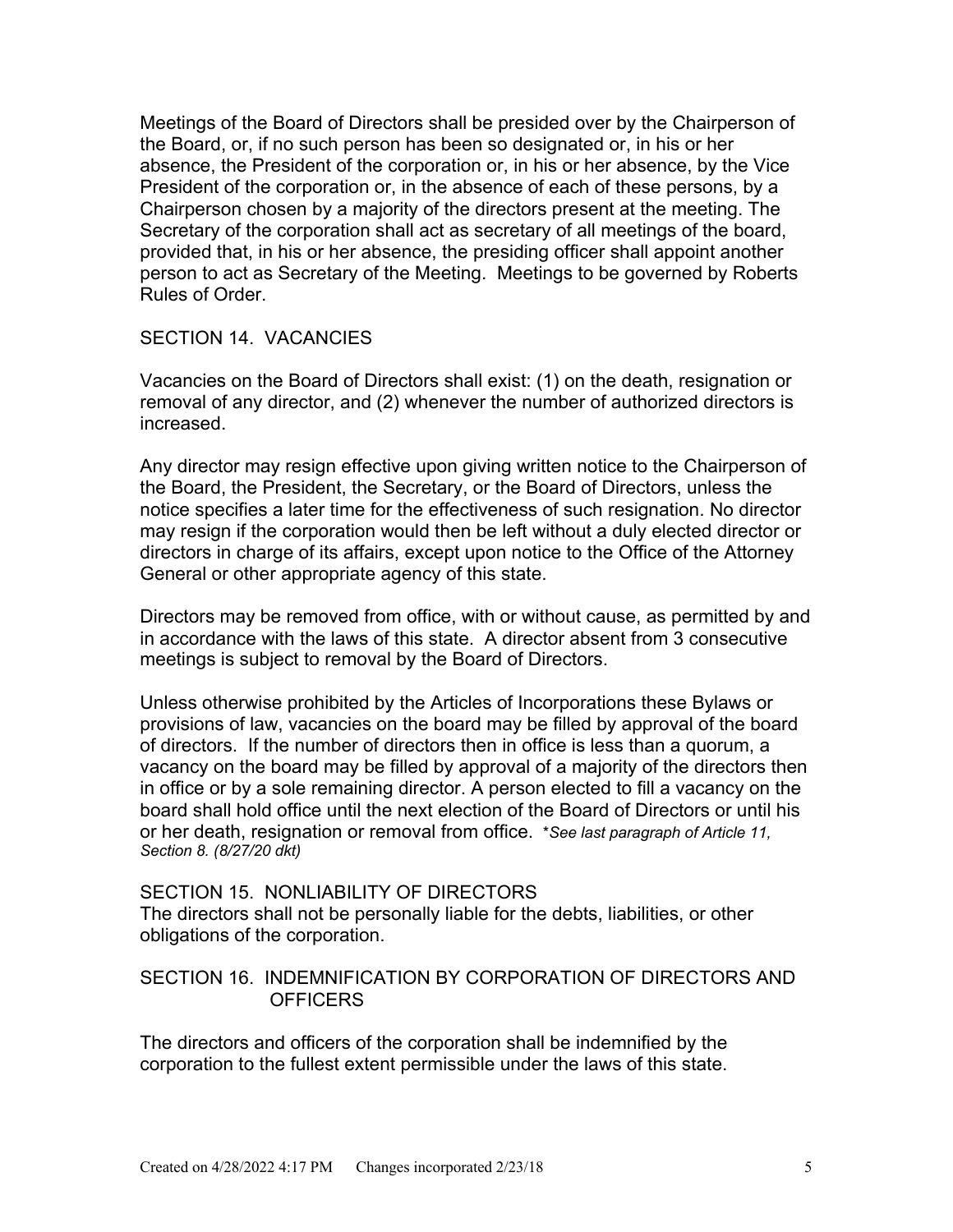# SECTION 17. INSURANCE FOR CORPORATE AGENTS

Except as may be otherwise provided under provisions of law, the Board of Directors may adopt a resolution authorizing the purchase and maintenance of insurance on behalf of any agent of the corporation (including a director, officer, employee or other agent of the corporation) against liabilities asserted against or incurred by the agent in such capacity or arising out of the agent's status as such, whether or not the corporation would have the power to indemnify the agent against such liability under the Articles of Incorporation , these bylaws or provisions of law.

# ARTICLE 4 **OFFICERS**

#### SECTION 1. DESIGNATION OF OFFICERS

The officers of the corporation shall be a President, a Vice President, a Secretary, and a Treasurer. The corporation may also have a Chairperson of the Board, one or more Vice Presidents, Assistant Secretaries, Assistant Treasurers, and other such officers with such titles as may be determined from time to time by the Board of Directors.

#### SECTION 2. QUALIFICATIONS

Any officer must be an active member in good standing with a minimum of 2 years membership.

#### SECTION 3. ELECTION AND TERM OF OFFICE

Officers shall be elected by the membership of the corporation and each officer shall hold office for 1 year or until he or she resigns or is removed or is otherwise disqualified to serve, or until his or her successor shall be elected and qualified, whichever occurs first.

#### SECTION 4. REMOVAL AND RESIGNATION

Any officer may be removed, either with or without cause, by two-thirds of the Board of Directors, at any time. Any officer may resign at any time by giving written notice to the Board of Directors or to the President or Secretary of the corporation. Any such resignation shall take effect at the date of receipt of such notice or at any later date specified therein, and, unless otherwise specified therein, the acceptance of such resignation shall not be necessary to make it effective. The above provisions of this Section shall be superseded by any conflicting terms of a contract which has been approved or ratified by the Board of Directors relating to the employment of any officer of the corporation.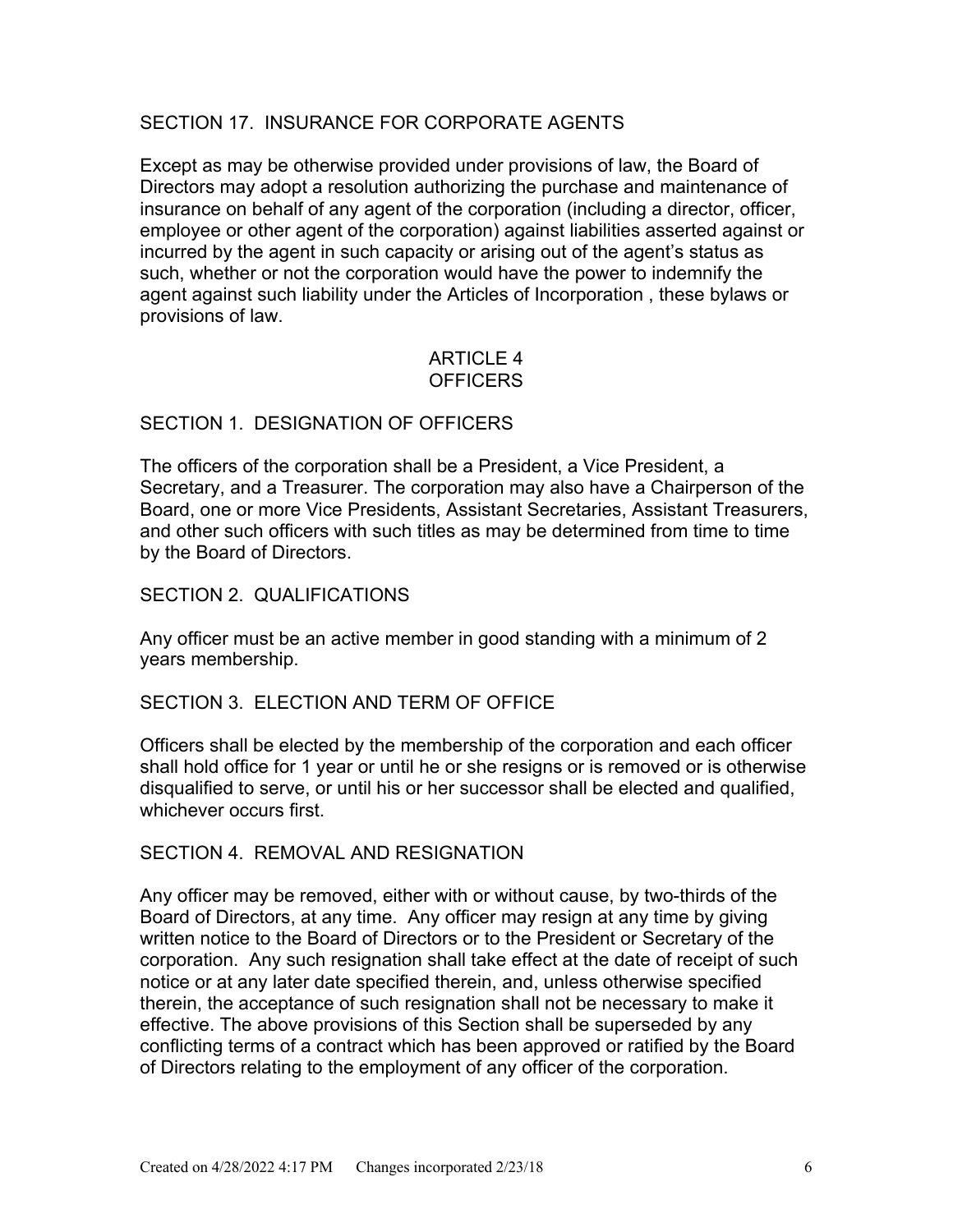#### SECTION 5. VACANCIES

Any vacancy caused by the death, resignation, removal, disqualification, or otherwise, of any officer shall be filled by the Board of Directors. In the event of a vacancy in any office other than that of President, such vacancy may be filled temporarily by appointment by the President until such time as the Board shall fill the vacancy. Vacancies occurring in offices of officers appointed at the discretion of the board may or may not be filled as the board shall determine.

# SECTION 6. DUTIES OF THE PRESIDENT

The President shall be the chief executive officer of the corporation and shall, subject to the control of the Board of Directors, supervise and control the affairs of the corporation and the activities of the officers. He or she shall perform all duties incident to his or her office and such other duties as may be required by law, the Articles of Incorporation, these Bylaws, or which may be prescribed from time to time by the Board of Directors. Unless another person is specifically appointed as Chairperson of the Board of Directors, the President shall preside at all meetings of the Board of Directors and at all meetings of the members. Except as otherwise expressly provided by law, or the Articles of Incorporation or by these Bylaws, he or she shall, in the name of the corporation, execute such deeds, mortgages, bonds, contracts, or other instruments which may from time to time be authorized by the Board of Directors.

# SECTION 7. DUTIES OF VICE PRESIDENT

In the absence of the President, or in the event of his or her inability or refusal to act, the Vice President shall perform all the duties of the President, and when acting shall have all the powers of, and be subject to all the restrictions on, the President. The Vice President shall have other powers and perform such other duties as may be prescribed by law, the Articles of Incorporation or by these Bylaws, or as may be prescribed by the Board of Directors.

# SECTION 8. DUTIES OF SECRETARY

The Secretary shall:

Certify and keep at the principal office or at such other place as the board may determine, the original, or a copy, of these Bylaws as amended or otherwise altered to date.

Keep at the principal office of the corporation or at such other place as the board may determine, a book of minutes of all meetings of the directors, and, if applicable, meetings of committees of directors and of members, recording therein the time and place of holding, whether regular or Special, how called, how notice thereof was given, the names of those present or represented at the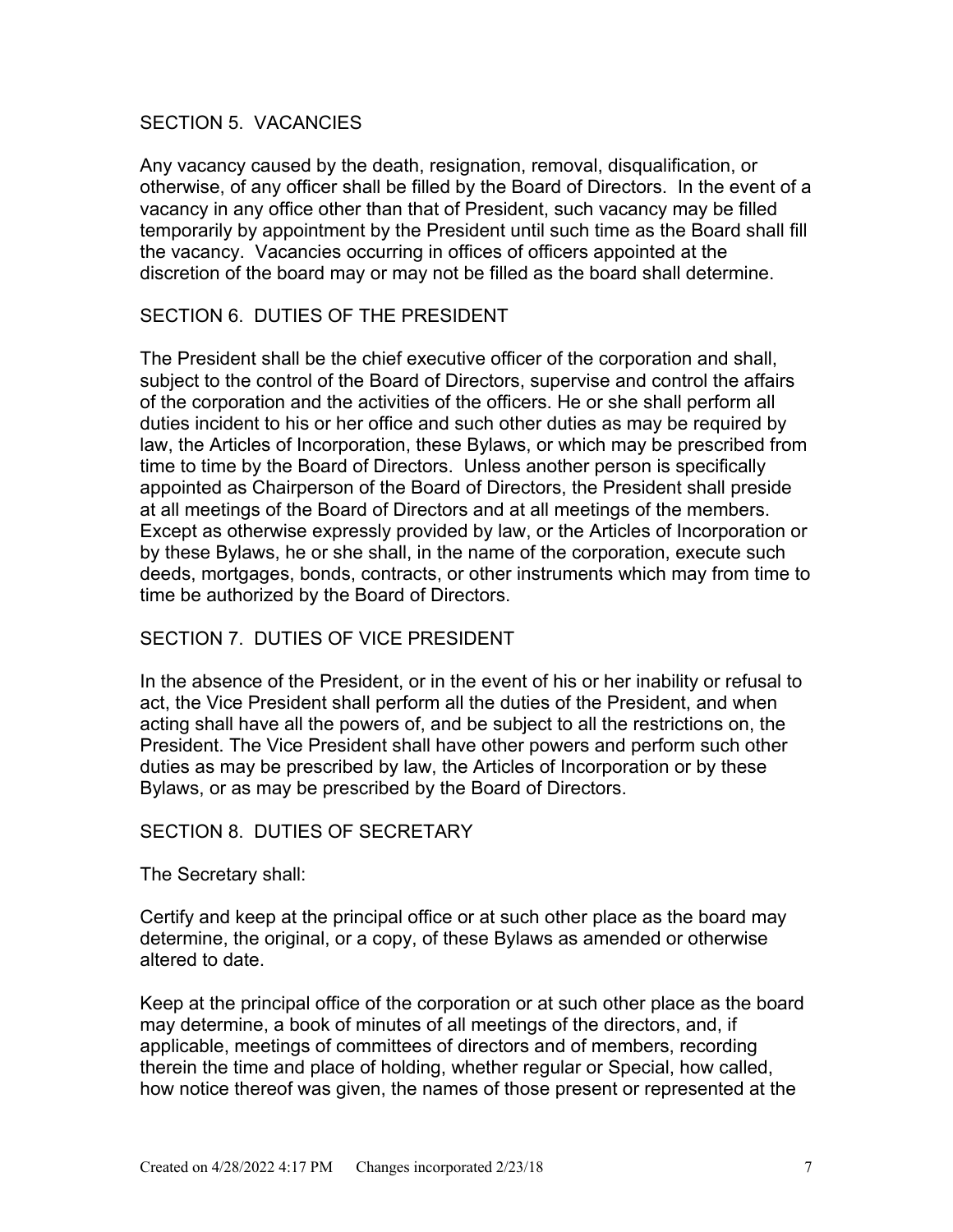meeting, and the proceedings thereof.

See that all notices are duly given in accordance with the provisions of these Bylaws or as required by law.

Be custodian of the records of the corporation.

Keep at the principal office of the Corporation or at such other place as the board may determine, a membership book containing the name and address of each member.

Exhibit at all reasonable times to any director of the Corporation or to his or her agent or attorney, on request therefore, the Bylaws, the membership book, and the minutes of the proceedings of the directors of the corporation.

In general, perform all duties incident to the office of Secretary and such other duties as may be required by law, the Articles of Incorporation or by these Bylaws, or which may be assigned to him or her from time to time by the Board of Directors.

#### SECTION 9. DUTIES OF TREASURER

The Treasurer shall:

Have charge and custody of, and be responsible for, all funds and securities of the corporation, and deposit all such funds in the name of the corporation in such banks, trust companies, or other depositories as shall be selected by the Board of Directors.

Receive, and give receipt for, monies due and payable to the corporation from any source whatsoever.

Disburse, or cause to be disbursed, the funds of the corporation as may be directed by the Board of Directors, taking proper vouchers for such disbursements.

Keep and maintain adequate and correct accounts of the corporation's properties and business transactions, including accounts of its assets, liabilities, receipts, disbursements, gains and losses.

Exhibit at all reasonable times the books of account and financial records to any director of the corporation, or to his or her agent or attorney, on request therefore.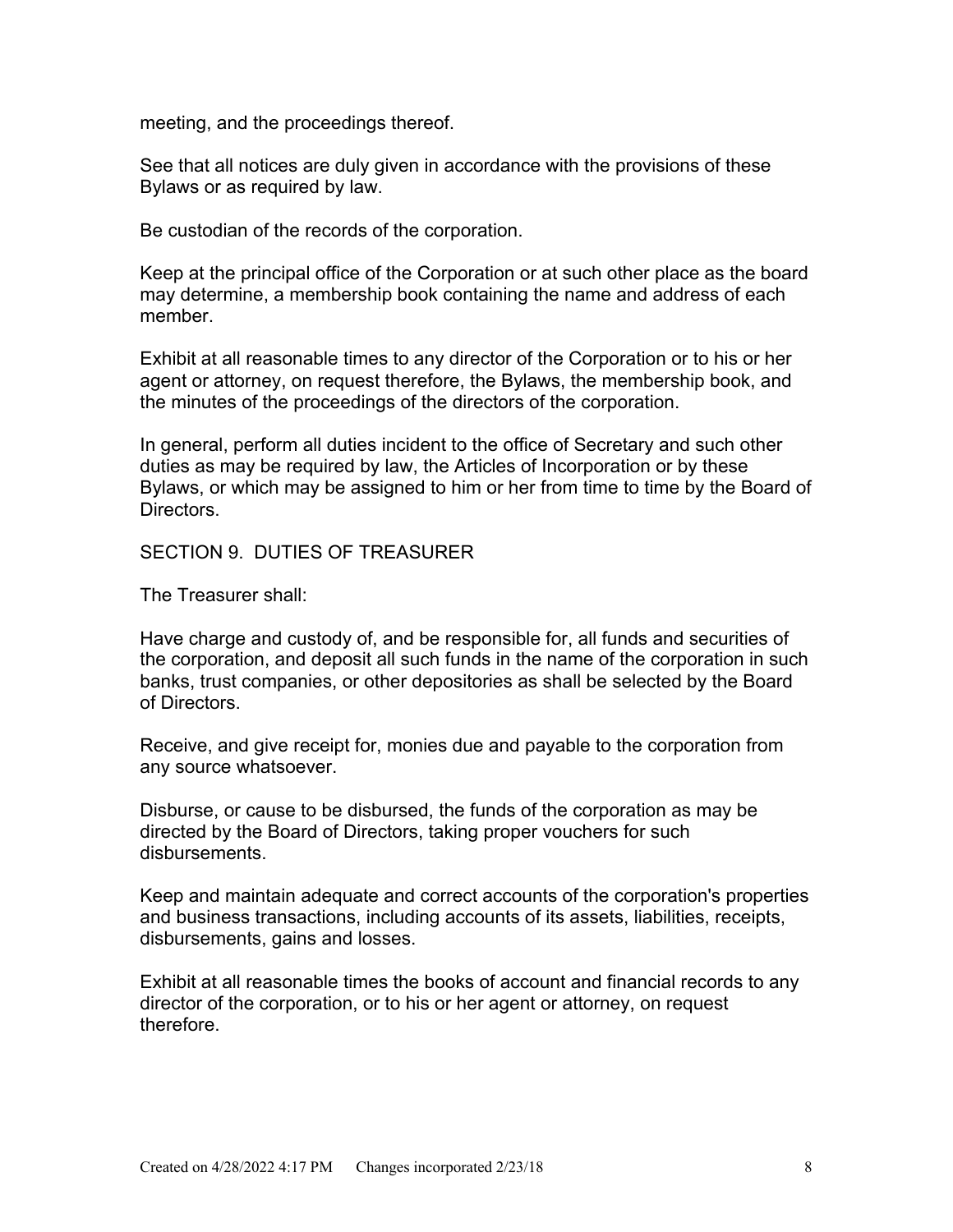Render to the President and directors, whenever requested, an account of any or all of his or her transactions as Treasurer and of the financial condition of the corporation.

Prepare, or cause to be prepared, and certify, or cause to be certified, the financial statements to be included in any required reports.

In general, perform all duties incident to the office of Treasurer and such other duties as may be required by law, the Articles of Incorporation or by these Bylaws, or which may be assigned to him or her from time to time by the Board of **Directors** 

SECTION 10. COMPENSATION

No officer will be compensated at this time.

# ARTICLE 5 **COMMITTEES**

# SECTION 1. EXECUTIVE COMMITTEE

The Board of Directors may, by a majority vote of its members, designate an Executive Committee consisting of 3 or more board members and may delegate to such committee the powers and authority of the board in the management of the business and affairs of the corporation, to the extent permitted, and except as may otherwise be provided, by provisions of law. By a majority vote of its members, the board may at any time revoke or modify any or all of the Executive Committee authority so delegated, increase or decrease but not below two (2) the number of the members of the Executive Committee, and fill vacancies on the Executive Committee from the members of the board. The Executive Committee shall keep regular minutes of its proceedings, cause them to be filed with the corporate records, and report the same to the board from time to time as the board may require

#### SECTION 2. OTHER COMMITTEES

The corporation shall have such other Committees as may from time to time be designated by resolution of the Board of Directors. These committees may consist of persons who are not members of the board and shall act in an advisory capacity to the board.

# SECTION 3. MEETINGS AND ACTION OF COMMITTEES

Meetings and action of committees shall be governed by, noticed, held and taken in accordance with the provisions of these Bylaws concerning meetings of the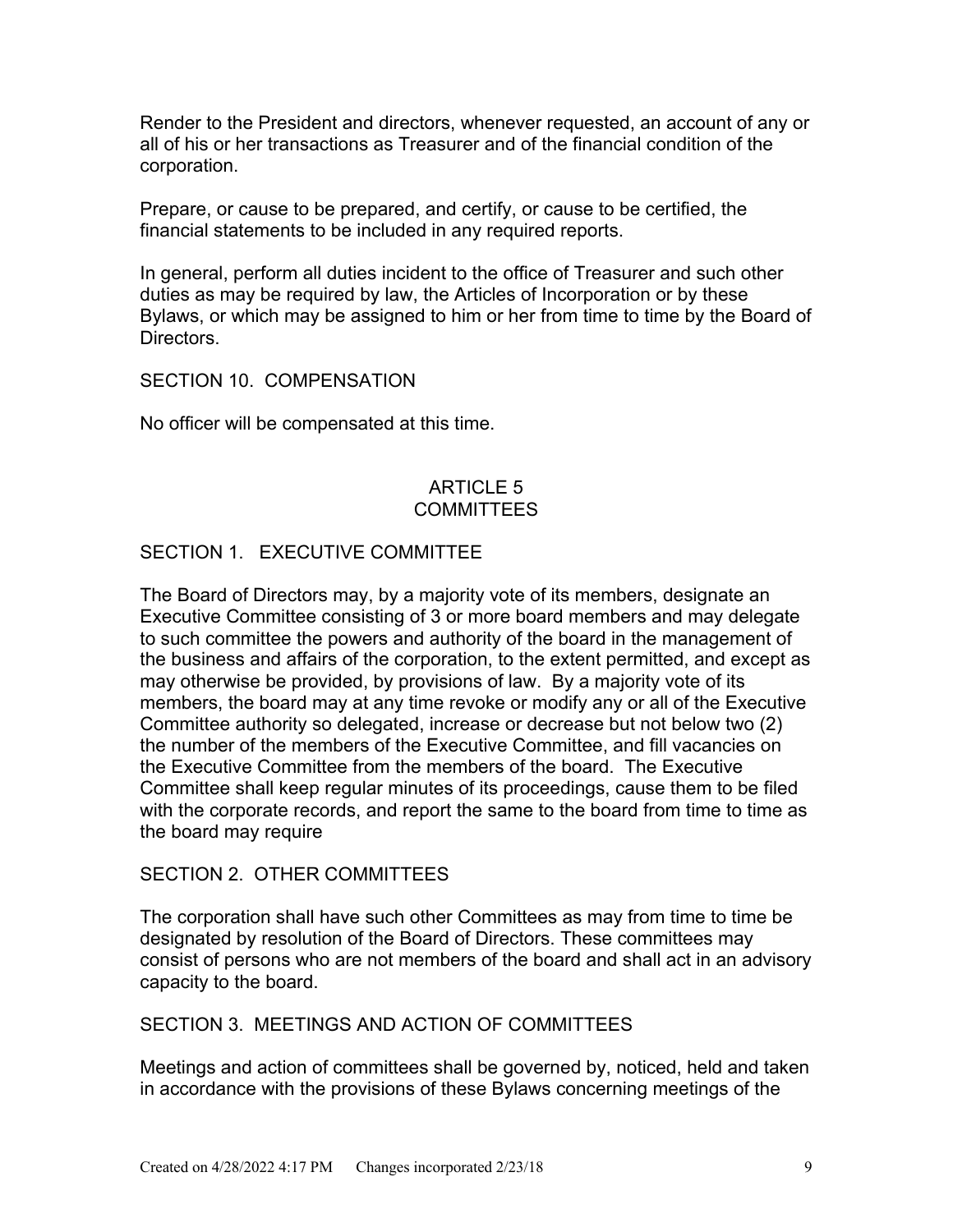Board of Directors, with such changes in the context of such Bylaw provisions as are necessary to substitute the committee and its members for the Board of Directors and its members, except that the time for regular and special meetings of committees may be fixed by resolution of the Board of Directors or by the committee. The Board of Directors may also adopt rules and regulations pertaining to the conduct of meetings of committees to the extent that such rules and regulations are not inconsistent with the provisions of these Bylaws.

# ARTICLE 6 EXECUTION OF INSTRUMENTS, DEPOSITS AND FUNDS

#### SECTION 1. EXECUTION OF INSTRUMENTS

The Board of Directors, except as otherwise provided in these Bylaws, may by resolution authorize any officer or agent of the corporation to enter into any contract or execute and deliver any instrument in the name of and on behalf of the corporation, and such authority may be general or confined to specific instances. Unless so authorized, no officer, agent, or employee shall have any power or authority to bind the Corporation by any contract or engagement or to pledge its credit or to render it liable monetarily for any purpose or in any amount.

#### SECTION 2. CHECKS AND NOTES

Except as otherwise specifically determined by resolution of the Board of Directors, or as otherwise required by law, checks, drafts, promissory notes, orders for the payment of moneys and other evidence of indebtedness of the Corporation shall be signed by the Treasurer.

#### SECTION 3. DEPOSITS

All funds of the corporation shall be deposited from time to time to the credit of the corporation in such banks, trust companies, or other depositories as the Board of Directors may select. Three officers names to appear on all passbooks.

#### SECTION 4. GIFTS

Only the Board of Directors may accept on behalf of the corporation any contribution, gift, bequest, or devise for the nonprofit purposes of this corporation.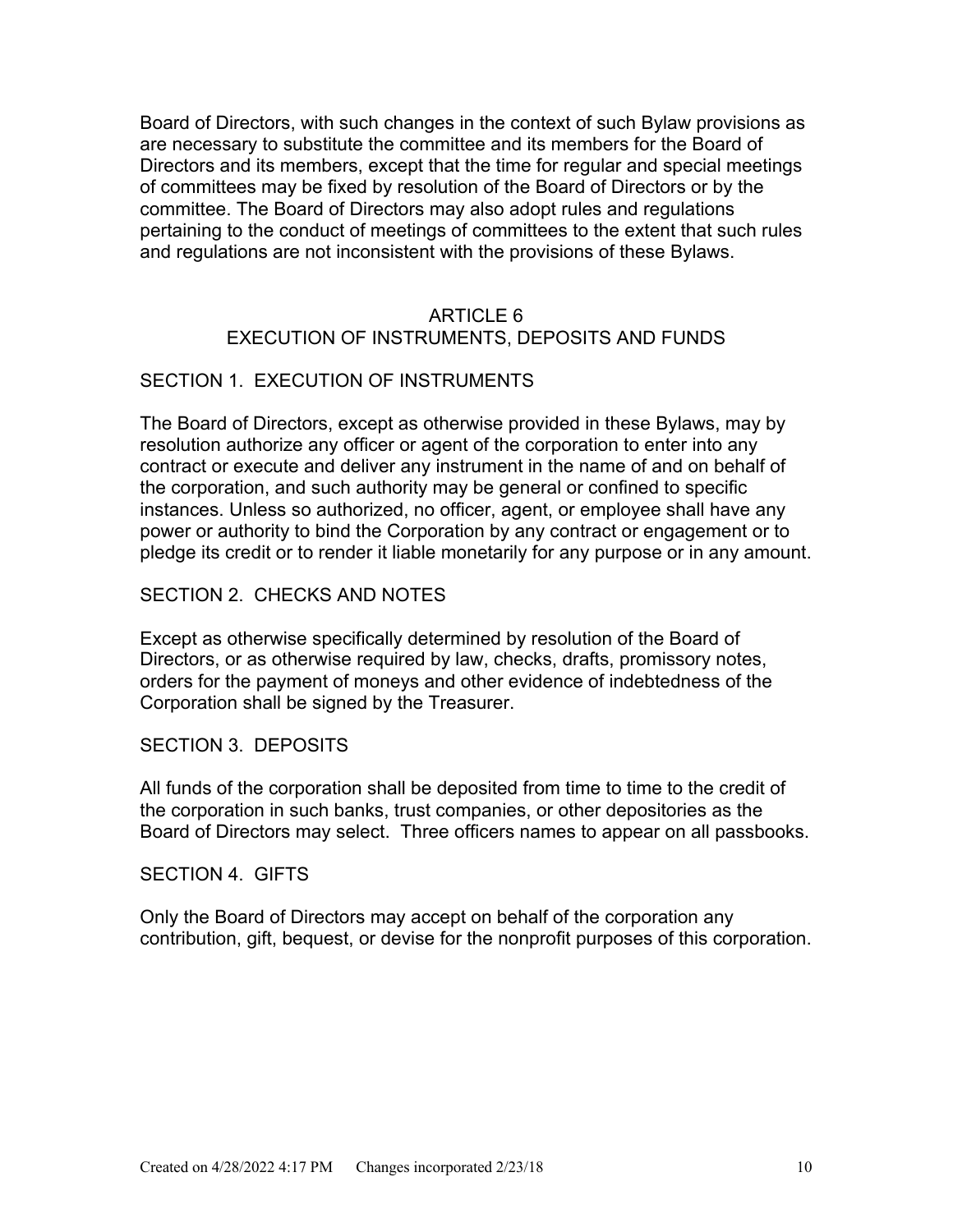# ARTICLE 7 CORPORATE RECORDS, REPORTS AND SEAL

# SECTION 1. MAINTENANCE OF CORPORATE RECORDS

The Corporation shall keep:

(a) Minutes of all meetings of directors, committees of the board and of all meetings of members, indicating the time and place of holding such meetings whether regular or special, how called, the notice given, and the names of those present and the proceedings thereof;

(b) Adequate and correct books and records of account, including accounts of its properties and business transactions and accounts of its assets, liabilities, receipts, disbursements, gains and losses;

(c) A record of its members, indicating their names and addresses.

(d) A copy of the corporation's Articles of Incorporation and these bylaws as amended to date, which shall be open to inspection by the members of the corporation at all reasonable times during office hours.

(e) A set of parallel records of important documents to be kept in a separate location.

SECTION 2. CORPORATE SEAL

The Board of Directors may adopt, use, and at will alter, a corporate seal. Such seal shall be kept at the principal office of the corporation. Failure to affix the seal to corporate instruments, however, shall not affect the validity of any such instrument.

SECTION 3. DIRECTORS' INSPECTION RIGHTS

Every director shall have the absolute right at any reasonable time to inspect and copy all books, records and documents of every kind and to inspect the physical properties of the corporation and shall have such other rights to inspect the books, records and properties of this corporation as may be required under the Articles of Incorporation, other provisions of these Bylaws, and provisions of law.

#### SECTION 4. MEMBERS' INSPECTION RIGHTS

Each and every member shall have the following inspection right for a purpose reasonably related to such person's interest as a member: (a) To inspect at any reasonable time the books, records, or minutes of proceedings of the members or of the board or committees of the board, upon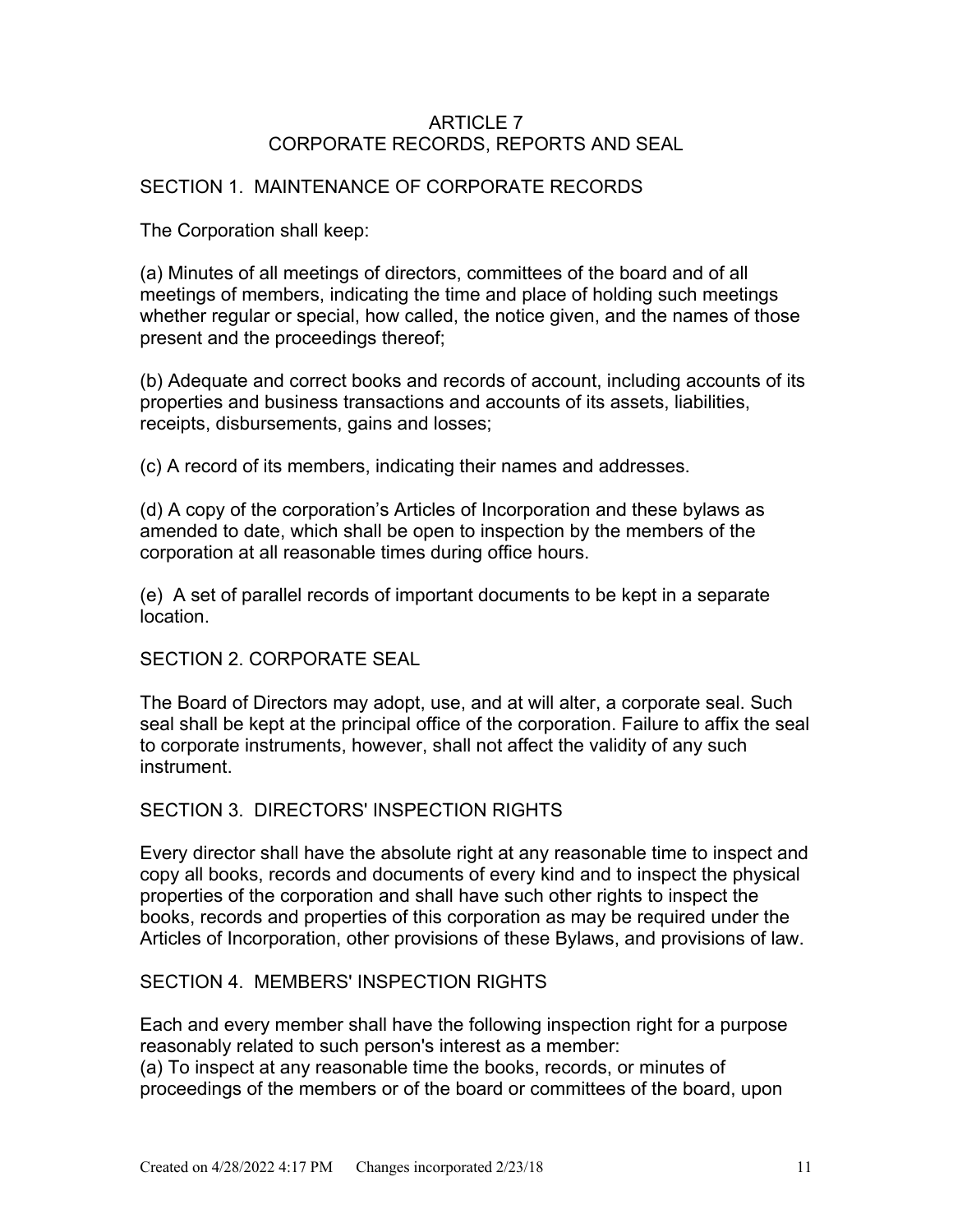written demand on the Secretary of the corporation by the member, for a purpose reasonably related to such person's interests as a member. Members shall have such other rights to inspect the books, records and properties of this corporation as may be required under the Articles of Incorporation, other provisions of these Bylaws, and provisions of law.

SECTION 5. RIGHT TO COPY AND MAKE EXTRACTS

Any inspection under the provisions of this Article may be made in person or by agent or attorney and the right to inspection shall include the right to copy and make extracts.

SECTION 6. PERIODIC REPORT

The board shall cause any annual or periodic report required under law to be prepared and delivered to an office of this state or to the members of this corporation, and delivered within the time limits set by law.

SECTION 7. FISCAL YEAR

The fiscal year of the Corporation shall be the period from January1 through December 31 as the tax year of the corporation for federal and state income tax purposes.

# ARTICLE 8 IRC 501(C)(3) TAX EXEMPTION PROVISIONS

#### SECTION 1. LIMITATIONS ON ACTIVITIES

No substantial part of the activities of this Corporation shall be the carrying on of propaganda, or otherwise attempting to influence legislation [except as otherwise provided by Section 501(h) of the Internal revenue Code], and this corporation shall not participate in, or intervene in (including the publishing or distribution of statements), any political campaign on behalf of; or in opposition to, any candidate for public office.

Notwithstanding any other provisions of these Bylaws, this corporation shall not carry on any activities not permitted to be carried on (a) by a corporation exempt from federal income tax under Section 501(c)(3) of the Internal Revenue Code, or (b) by a corporation contributions to which are deductible under Section 170(c)(2) of the Internal Revenue Code.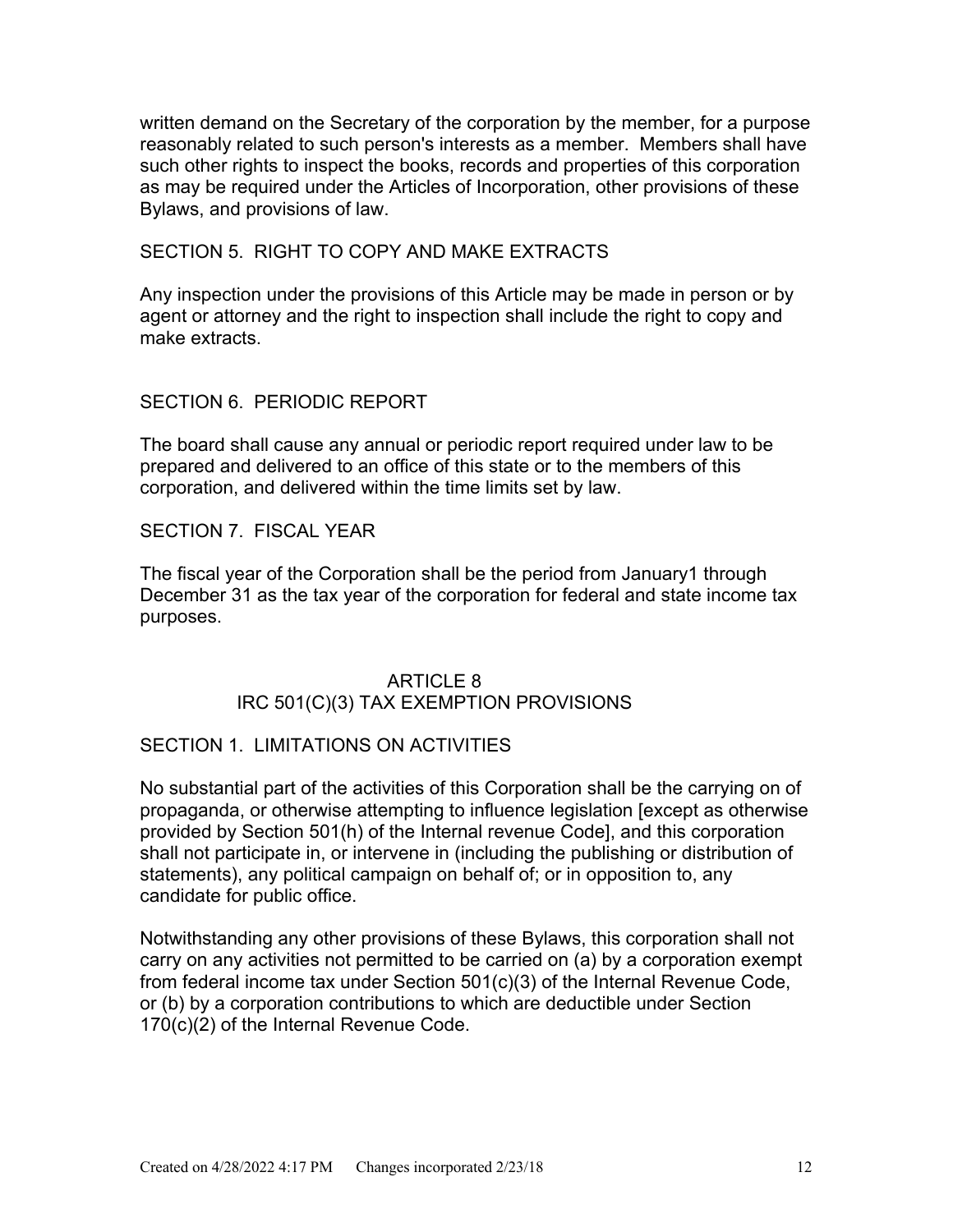### SECTION 2. PROHIBITION AGAINST PRIVATE INUREMENT

No part of the net earnings of this corporation shall inure to the benefit of, or be distributable to its members, directors or trustees, officers, or other private persons, except that the corporation shall be authorized and empowered to pay reasonable compensation for services rendered and to make payments and distributions in furtherance of the purposes of this corporation.

### SECTION 3. DISTRIBUTION OF ASSETS

Upon the dissolution of this corporation, its assets remaining after payment, or provision for payment, of all debts and liabilities of this corporation shall be distributed for one or more exempt purposes within the meaning of Section 510(c)(3) of the Internal Revenue Code or shall be distributed to the federal government, or to a state or local government, for a public purpose. Such distribution shall be made in accordance with all applicable provisions of the laws of this state. In the event of the dissolution of the corporation, Quinebaug Valley Engineers Association, Inc., the personal property would become the property of the Tobacco Valley Flywheelers, Cromwell, CT 06416 #061479425.

SECTION 4. PRIVATE FOUNDATION REQUIREMENTS AND RESTRICTIONS

In any taxable year in which this corporation is a private foundation as described in Section 509(a) of the Internal Revenue Code, the corporation 1) shall distribute its income for said period at such time and manner as not to subject it to tax under Section 4942 of the Internal Revenue Code; 2) shall not engage in any act of self-dealing as defined in Section 4941(d) of the Internal Revenue Code; 3) shall not retain any excess business holdings as defined in Section 4943(c) of the Internal Revenue Code; 4) shall not make any investments in such manner as to Subject the corporation to tax under Section 4944 of the Internal Revenue Code; and 5) shall not make any taxable expenditures as defined in Section 4945(d) of the Internal Revenue Code.

# ARTICLE 9 AMENDMENT OF BYLAWS

#### SECTION 1. AMENDMENT

Subject to the power of the members of this corporation to adopt, amend or repeal the Bylaws of this corporation and except as may otherwise be specified under provisions of law, these Bylaws, or any of them, may be altered, amended or repealed and new Bylaws adopted by the approval of two thirds of the members present at a scheduled meeting.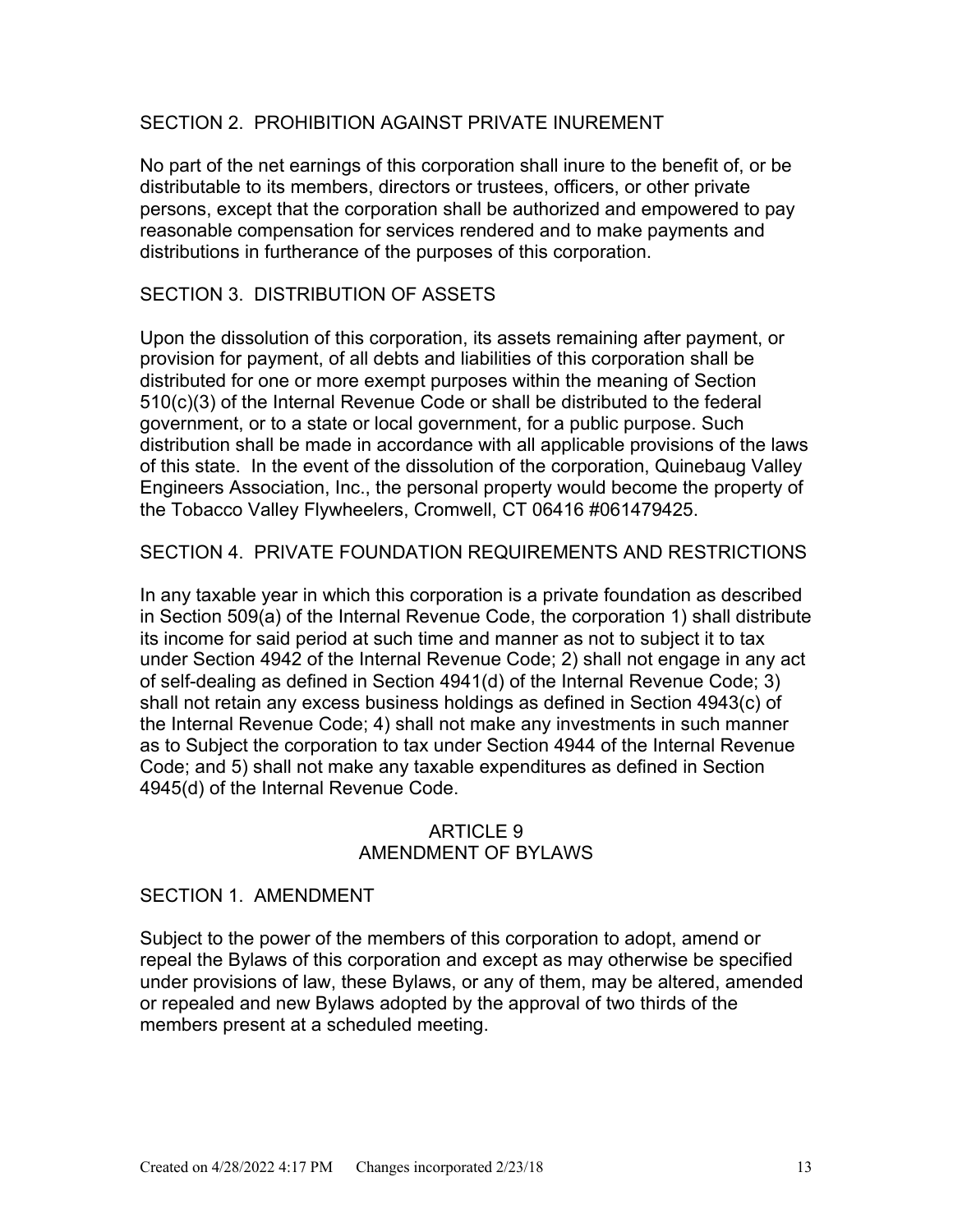#### ARTICLE 10 CONSTRUCTION AND TERMS

Should any of the provisions or portions of these Bylaws be held unenforceable or invalid for any reason, the remaining provisions and portions of these Bylaws shall be unaffected by such holding.

All references in these Bylaws to a section or sections of the Internal Revenue Code shall be to such sections of the Internal Revenue Code of 1986 as amended from time to time, or to corresponding provisions of any future federal tax code.

## MEMBERSHIP PROVISIONS OF THE BYLAWS OF THE QUINEBAUG VALLEY ENGINEERS ASSOCIATION INC.

#### ARTICLE 11 **MEMBERS**

# SECTION 1. DETERMINATION AND RIGHTS OF MEMBERS

The corporation shall have only one class of dues paying members. No member shall hold more than one membership in the corporation. Except as expressly provided in or authorized by the Articles of Incorporation, the ByLaws of this corporation, or provisions of law, all members shall have the same rights, privileges, restrictions and conditions.

# SECTION 2. ADMISSION OF MEMBERS

Applicants shall be admitted to membership upon payment of one years dues.

SECTION 3. FEES AND DUES

The annual dues payable to the corporation by members shall be \$20 per year. Present members will pay dues between January 1 and the 31<sup>st</sup> of March of the current year to remain members in good standing.

### SECTION 4. NUMBER OF MEMBERS

There is no limit on the number of members the corporation may admit.

SECTION 5. MEMBERSHIP BOOK

The corporation shall keep a membership book containing the name and address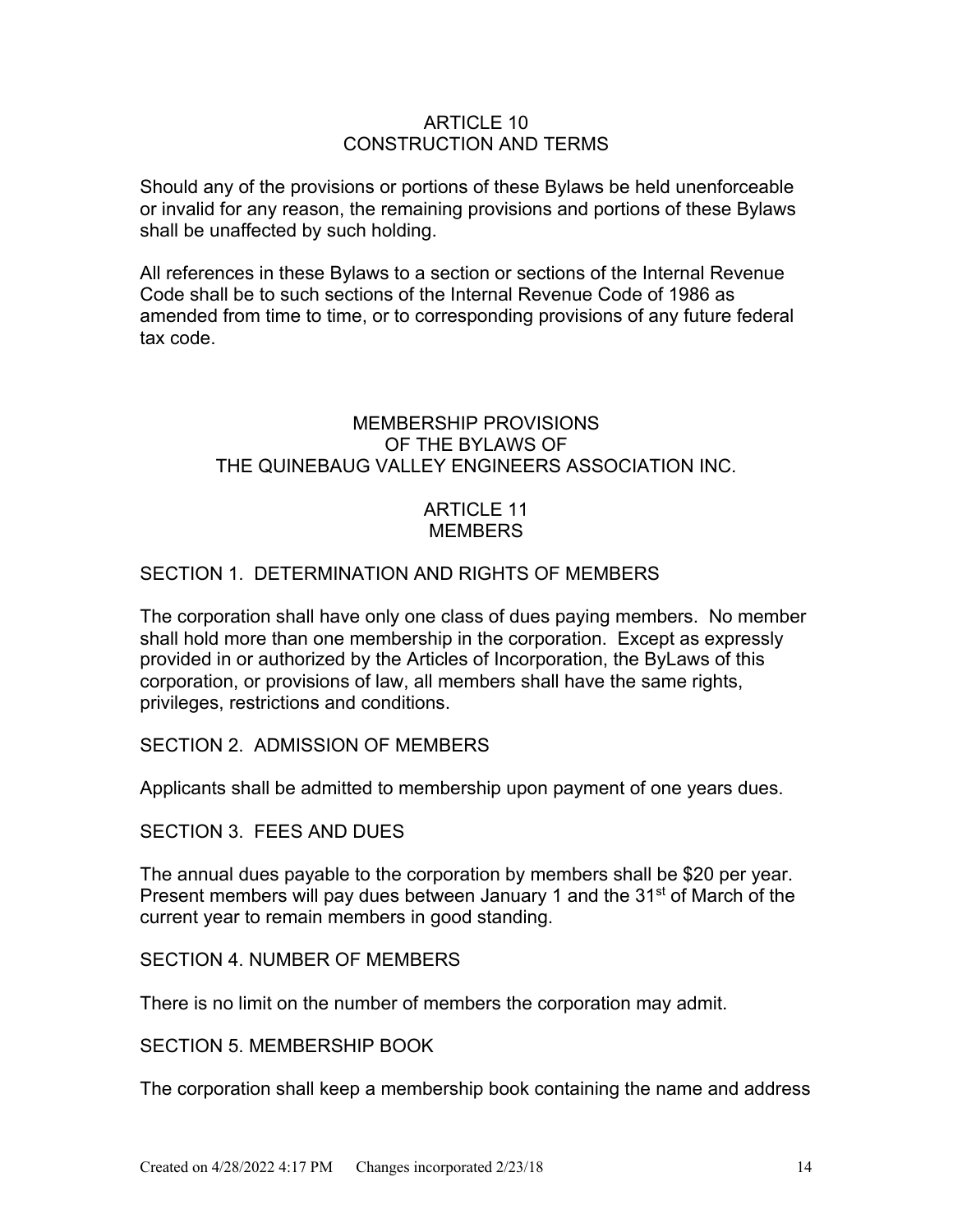of each member. Member's addresses and phone numbers are to be unpublished.

#### SECTION 6. NONLIABILITY OF MEMBERS

A member of this corporation is not, as such, personally liable for the debts, liabilities, or obligations of the corporation.

#### SECTION 7. NONTRANSFERABILITY OF MEMBERSHIPS

No member may transfer a membership or any right arising there from. All rights of membership cease upon the member's death.

#### SECTION 8. TERMINATION OF MEMBERSHIP

The membership of a member shall terminate upon the occurrence of any of the following events:

(1) Upon his or her notice of such termination delivered to the President or Secretary of the corporation personally or by mail, such membership to terminate upon the date of delivery of the notice or date of deposit in the mail.

(2) Upon failure to renew his or her membership by paying dues on or before their due date, such termination to be effective thirty (30) days after a written notification of delinquency is given personally or mailed to such member by the Secretary of the corporation. A member may avoid such termination by paying the amount of delinquent dues within a thirty (30) day period following the member's receipt of the written notification of delinquency.

(3) After providing the member with reasonable written notice and an opportunity to be heard either orally or in writing, determination by the Board of Directors that the member has engaged in conduct materially and seriously prejudicial to the interests or purposes of the corporation. Any person expelled from the corporation shall receive a refund of dues already paid for the current dues period.

All rights of a member in the corporation shall cease on termination of membership as herein provided.

#### ARTICLE 12 MEETINGS OF MEMBERS

# SECTION 1. PLACE OF MEETINGS

Meetings of members shall be held at the principal office of the corporation or at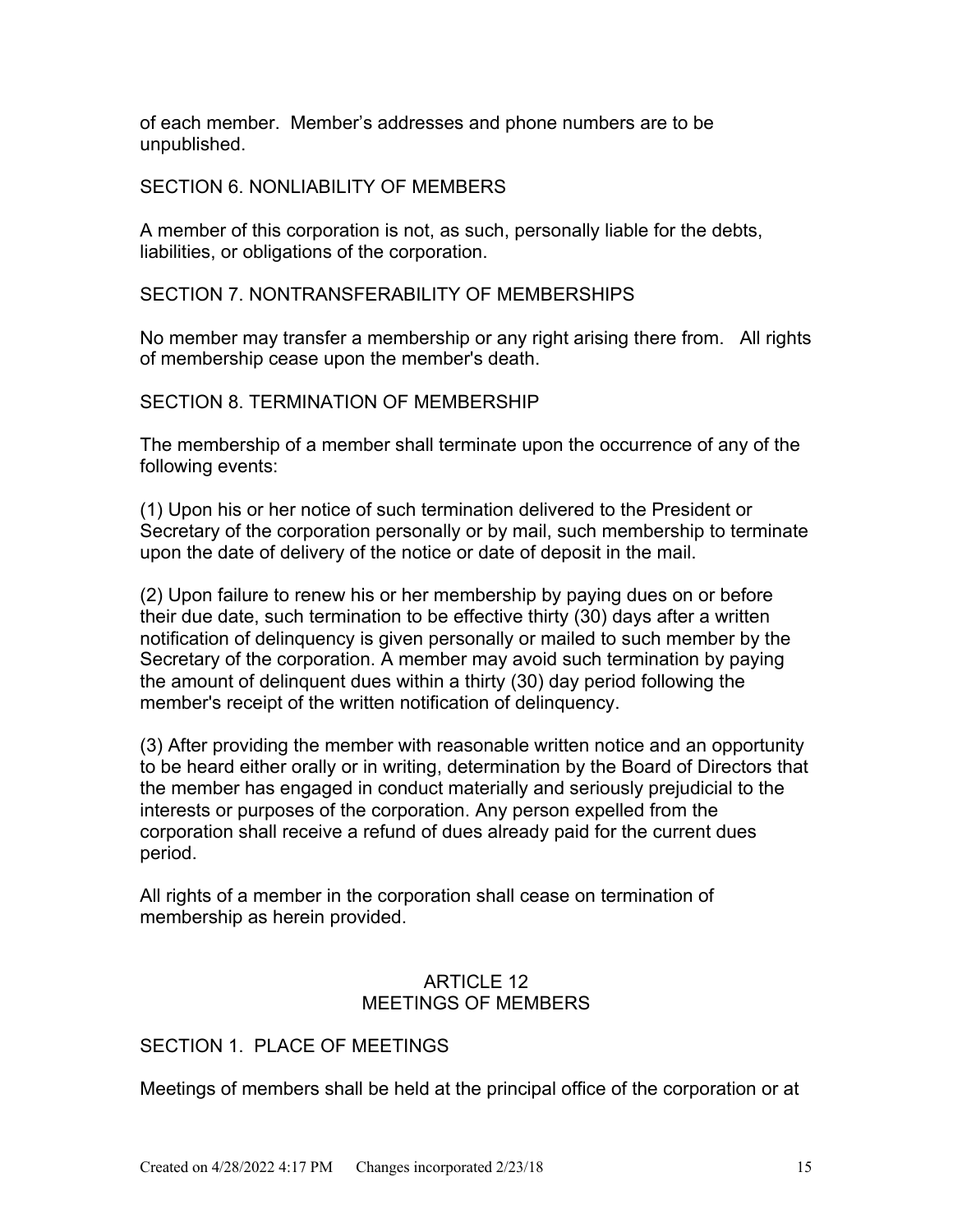such other place or places as may be designated from time to time by resolution of the Board of Directors.

#### SECTION 2. REGULAR MEETINGS

A regular meeting of members shall be held monthly for the purpose of transacting business as may come before the meeting.

# SECTION 3. SPECIAL MEETINGS OF MEMBERS

Special meetings of the members shall be called by the Board of Directors, the Chairperson of the Board, or the President of the corporation, or, if different, by the persons specifically authorized under the laws of this state to call special meetings of the members

#### SECTION 4. NOTICE OF MEETINGS

Unless otherwise provided by the Articles of Incorporation or these Bylaws, or provisions of law, notice stating the place, day and hour of the meeting and, in the case of a special meeting, the purpose or purposes for which the meeting is called, shall be delivered not less than five (5) nor more than fifty (50) days before the date of the meeting, either personally or by mail, by or at the direction of the President, or the Secretary, or the persons calling the meeting, to each member entitled to vote at such meeting. If mailed, such notice shall be deemed to be delivered when deposited in the United States mail addressed to the member at his or her address as it appears on the records of the Corporation, with postage prepaid. Personal notification includes notification by telephone, facsimile machine, or e-mail provided however, in the case of facsimile or e-mail notification, the member contacted shall acknowledge personal receipt of the facsimile or e-mail notice by a return message or telephone call within twenty four hours of the first facsimile or e-mail transmission.

The notice of any meeting of members at which directors are to be elected shall also state the names of all those who are nominees or candidates for election to the board at the time notice is given. Whenever any notice of a meeting is required to be given to any member of this corporation under provisions of the Articles of Incorporation, these Bylaws, or the law of this state, a waiver of notice in writing signed by the member, whether before or after the time of the meeting, shall be equivalent to the giving of such notice.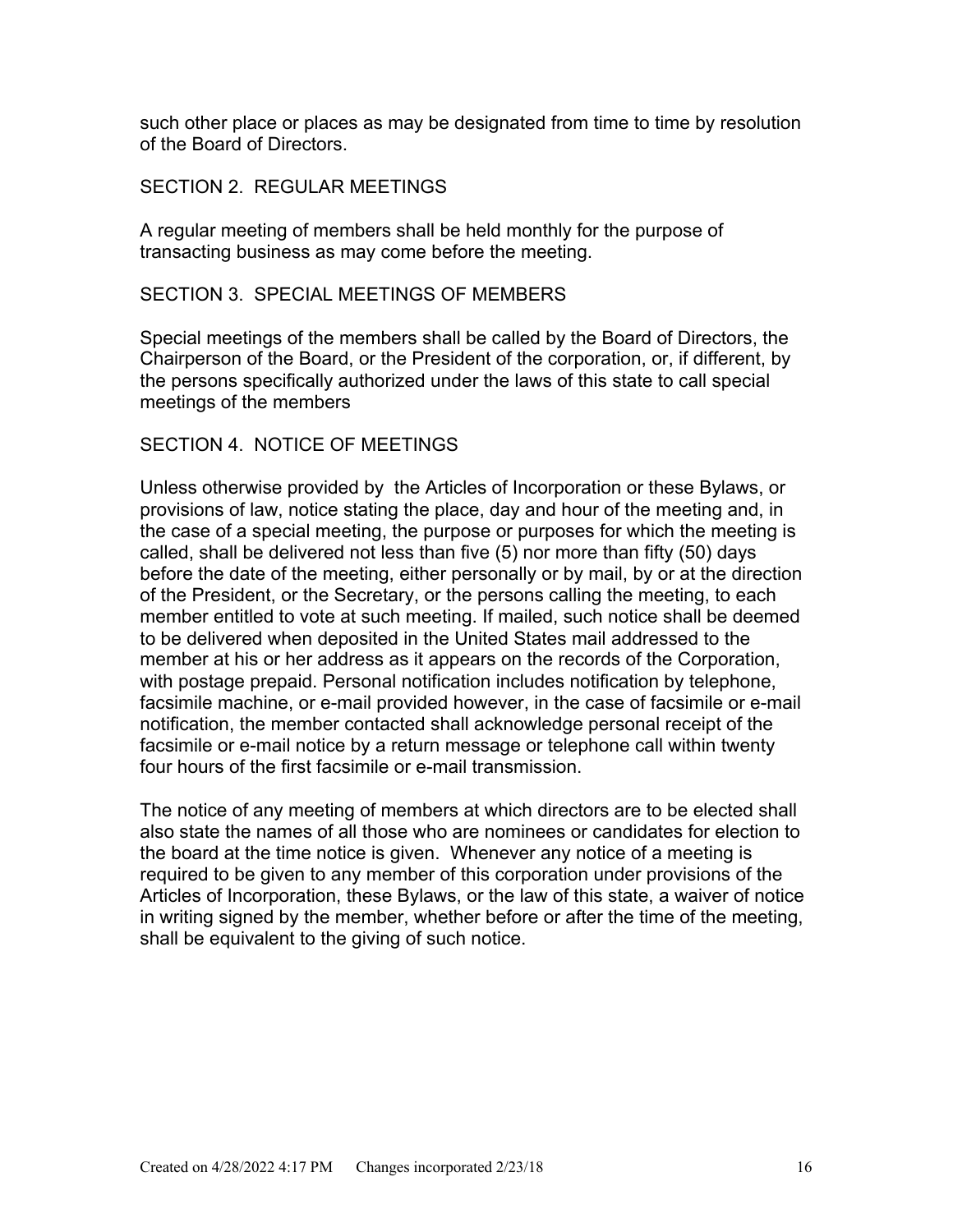# SECTION 5. QUORUM FOR REGULAR MEETINGS

A quorum shall consist of 10 of the voting members the corporation. Except as otherwise provided under the Articles of Incorporation, these Bylaws, or provisions of law, no business shall be considered by the members at any meeting at which the required quorum is not present, and the only motion which the Chair shall entertain at such meeting is a motion to adjourn.

#### SECTION 6. MAJORITY ACTION AS MEMBERSHIP ACTION

Every act or decision done or made by a majority of voting members present in person at a duly held meeting at which a quorum is present is the act of the members, unless the Articles of Incorporation, these Bylaws, or provisions of law require a greater number.

#### SECTION 7. VOTING RIGHTS

Each member present is entitled to one vote on each matter submitted to a vote by the members. Voting at duly held meetings shall be by voice vote or written ballot.

#### SECTION 8. ACTION BY WRITTEN BALLOT

Except as otherwise provided under the Articles of Incorporation, these Bylaws, or provisions of law, any action which may be taken at any regular or special meeting of mergers may be taken without a meeting if the corporation distributes a written ballot to each member entitled to vote on the matter. The ballot shall:

- 1. Set forth the proposed action;
- 2. Provide an opportunity to specify approval or disapproval of each proposal
- 3. Indicate the number of responses needed to meet the quorum requirement and, except for ballots soliciting votes for the election of directors, state the percentage of approvals necessary to pass the measure submitted; and
- 4. Shall specify the date by which the ballot must be received by the corporation in order to be counted. The date set shall afford members a reasonable time within which to return the ballots to the corporation.

Ballots shall be mailed or delivered in the manner required for giving notice of membership meetings as specified in these bylaws.

Approval of action by written ballot shall be valid only when the number of votes cast by ballot within the time period specified equals or exceeds the quorum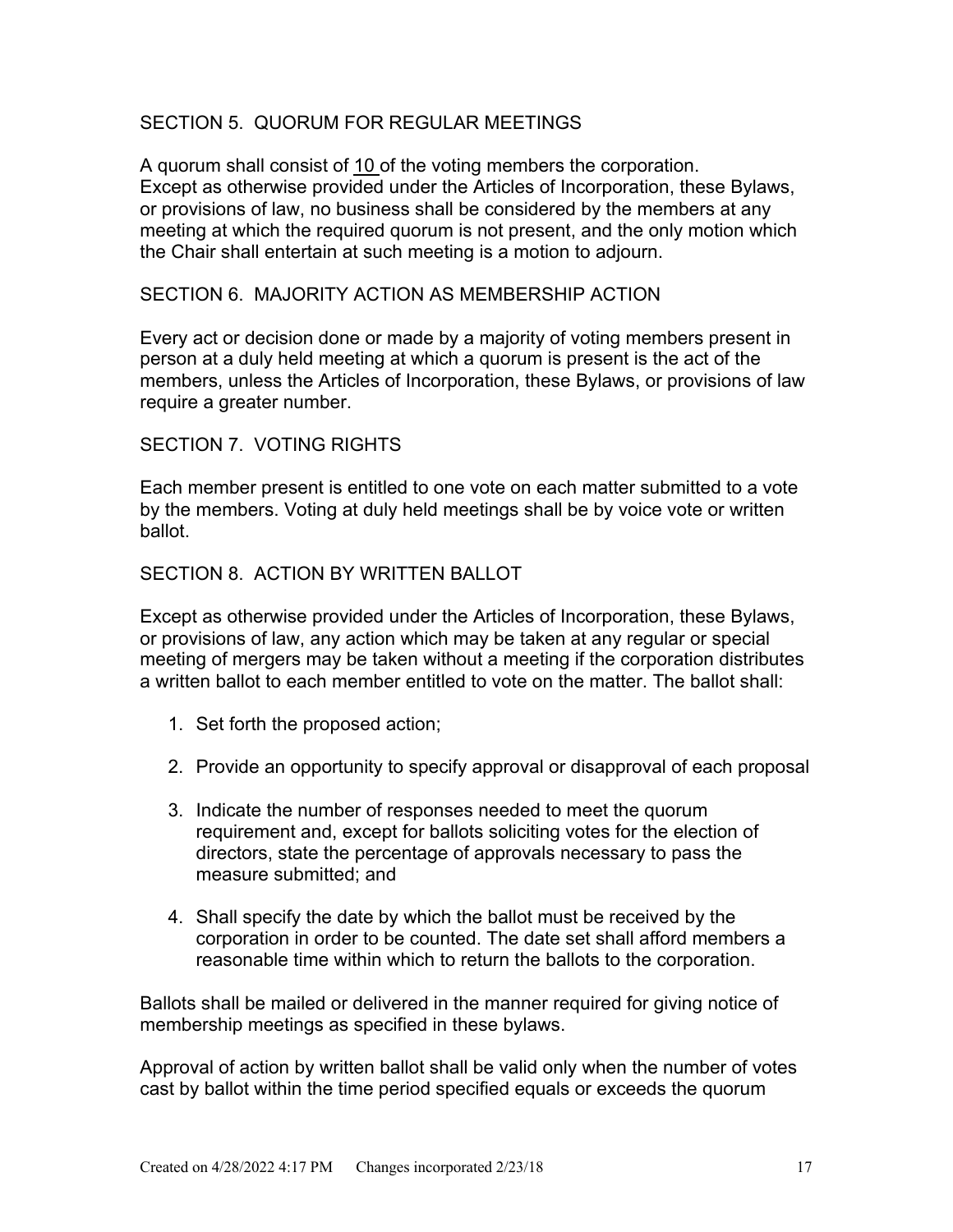required to be present at a meeting authorizing the action, and the number of approvals equals or exceeds the number of votes that would be required to approve the action at a meeting at which the total number of votes cast was the same as the number of votes cast by ballot.

Directors may be elected by written ballot. Such ballots for the election of directors shall list the persons nominated at the time the ballots are mailed or delivered.

#### SECTION 9. CONDUCT OF MEETINGS

Meetings of members shall be presided over by the President of the corporation or, in his or her absence, by the Vice President of the corporation or, in the absence of all of these persons, by a Chairperson chosen by a majority of the voting members, present at the meeting. The Secretary of the corporation shall act as Secretary of all meetings of members, provided that, in his or her absence, the presiding officer shall appoint another person to act as Secretary of the Meeting.

Meetings shall be governed by Roberts Rules of Order, as such rules may be revised from time to time, insofar as such rules are not inconsistent with or in conflict with the Articles of Incorporation, these Bylaws, or with provisions of law,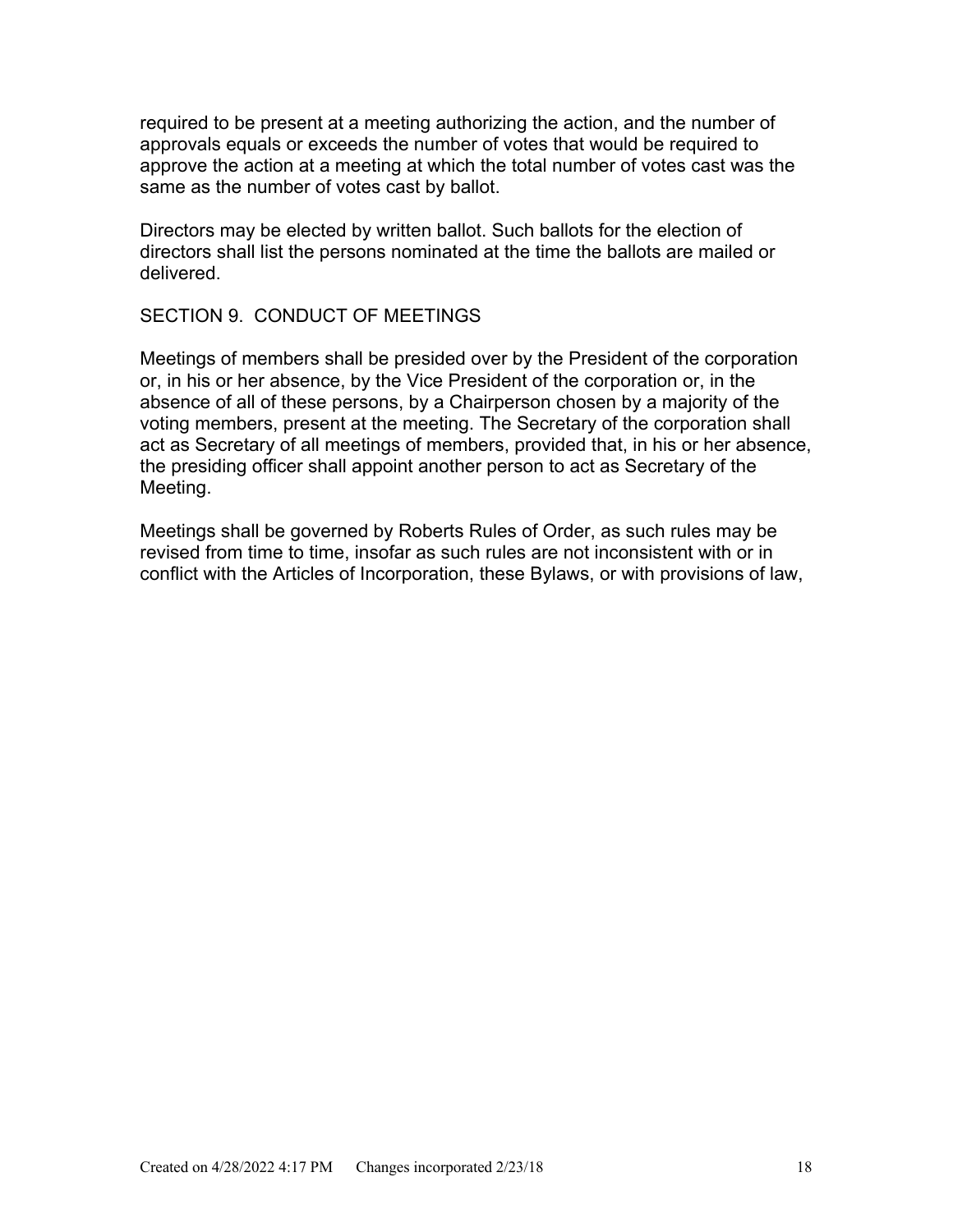#### **ADOPTION OF BYLAWS**

We, the undersigned, are all of the current directors or incorporators of this corporation, and we consent to, and hereby do, adopt the foregoing Bylaws, consisting of the 18 preceding pages as the Bylaws of this corporati

Dated: Oct 15, 2001

' A  $\Lambda$ 

 $\varphi$ Zır

19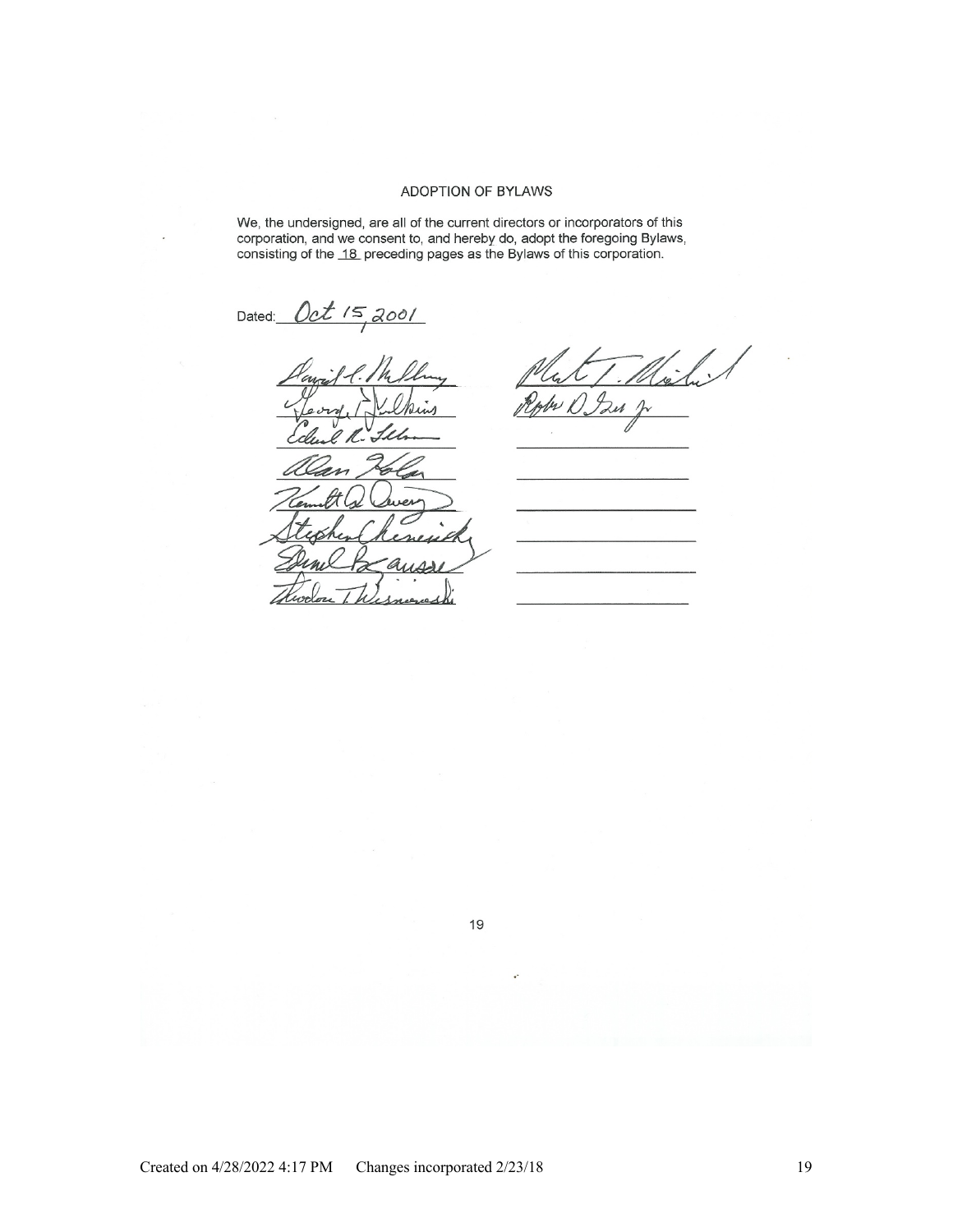# ADOPTION OF BYLAWS

We, the undersigned, are all of the current directors or incorporators of this corporation, and we consent to, and hereby do, adopt the foregoing Bylaws, consisting of the 18 preceding pages as the Bylaws of this corporation.

Date: \_\_\_\_\_\_\_\_\_\_\_\_\_\_\_\_\_\_\_  $\overline{\phantom{a}}$  , where  $\overline{\phantom{a}}$  , where  $\overline{\phantom{a}}$  , where  $\overline{\phantom{a}}$  , where  $\overline{\phantom{a}}$  , where  $\overline{\phantom{a}}$  $\overline{\phantom{a}}$  ,  $\overline{\phantom{a}}$  ,  $\overline{\phantom{a}}$  ,  $\overline{\phantom{a}}$  ,  $\overline{\phantom{a}}$  ,  $\overline{\phantom{a}}$  ,  $\overline{\phantom{a}}$  ,  $\overline{\phantom{a}}$  ,  $\overline{\phantom{a}}$  ,  $\overline{\phantom{a}}$  ,  $\overline{\phantom{a}}$  ,  $\overline{\phantom{a}}$  ,  $\overline{\phantom{a}}$  ,  $\overline{\phantom{a}}$  ,  $\overline{\phantom{a}}$  ,  $\overline{\phantom{a}}$  $\overline{\phantom{a}}$  , and the contract of the contract of the contract of the contract of the contract of the contract of the contract of the contract of the contract of the contract of the contract of the contract of the contrac  $\overline{\phantom{a}}$  ,  $\overline{\phantom{a}}$  ,  $\overline{\phantom{a}}$  ,  $\overline{\phantom{a}}$  ,  $\overline{\phantom{a}}$  ,  $\overline{\phantom{a}}$  ,  $\overline{\phantom{a}}$  ,  $\overline{\phantom{a}}$  ,  $\overline{\phantom{a}}$  ,  $\overline{\phantom{a}}$  ,  $\overline{\phantom{a}}$  ,  $\overline{\phantom{a}}$  ,  $\overline{\phantom{a}}$  ,  $\overline{\phantom{a}}$  ,  $\overline{\phantom{a}}$  ,  $\overline{\phantom{a}}$ \_\_\_\_\_\_\_\_\_\_\_\_\_\_\_\_\_\_\_\_\_\_\_\_ \_\_\_\_\_\_\_\_\_\_\_\_\_\_\_\_\_\_\_\_\_\_\_\_  $\overline{\phantom{a}}$  ,  $\overline{\phantom{a}}$  ,  $\overline{\phantom{a}}$  ,  $\overline{\phantom{a}}$  ,  $\overline{\phantom{a}}$  ,  $\overline{\phantom{a}}$  ,  $\overline{\phantom{a}}$  ,  $\overline{\phantom{a}}$  ,  $\overline{\phantom{a}}$  ,  $\overline{\phantom{a}}$  ,  $\overline{\phantom{a}}$  ,  $\overline{\phantom{a}}$  ,  $\overline{\phantom{a}}$  ,  $\overline{\phantom{a}}$  ,  $\overline{\phantom{a}}$  ,  $\overline{\phantom{a}}$ \_\_\_\_\_\_\_\_\_\_\_\_\_\_\_\_\_\_\_\_\_\_\_\_\_ \_\_\_\_\_\_\_\_\_\_\_\_\_\_\_\_\_\_\_\_\_\_\_\_  $\overline{\phantom{a}}$  , and the contract of the contract of the contract of the contract of the contract of the contract of the contract of the contract of the contract of the contract of the contract of the contract of the contrac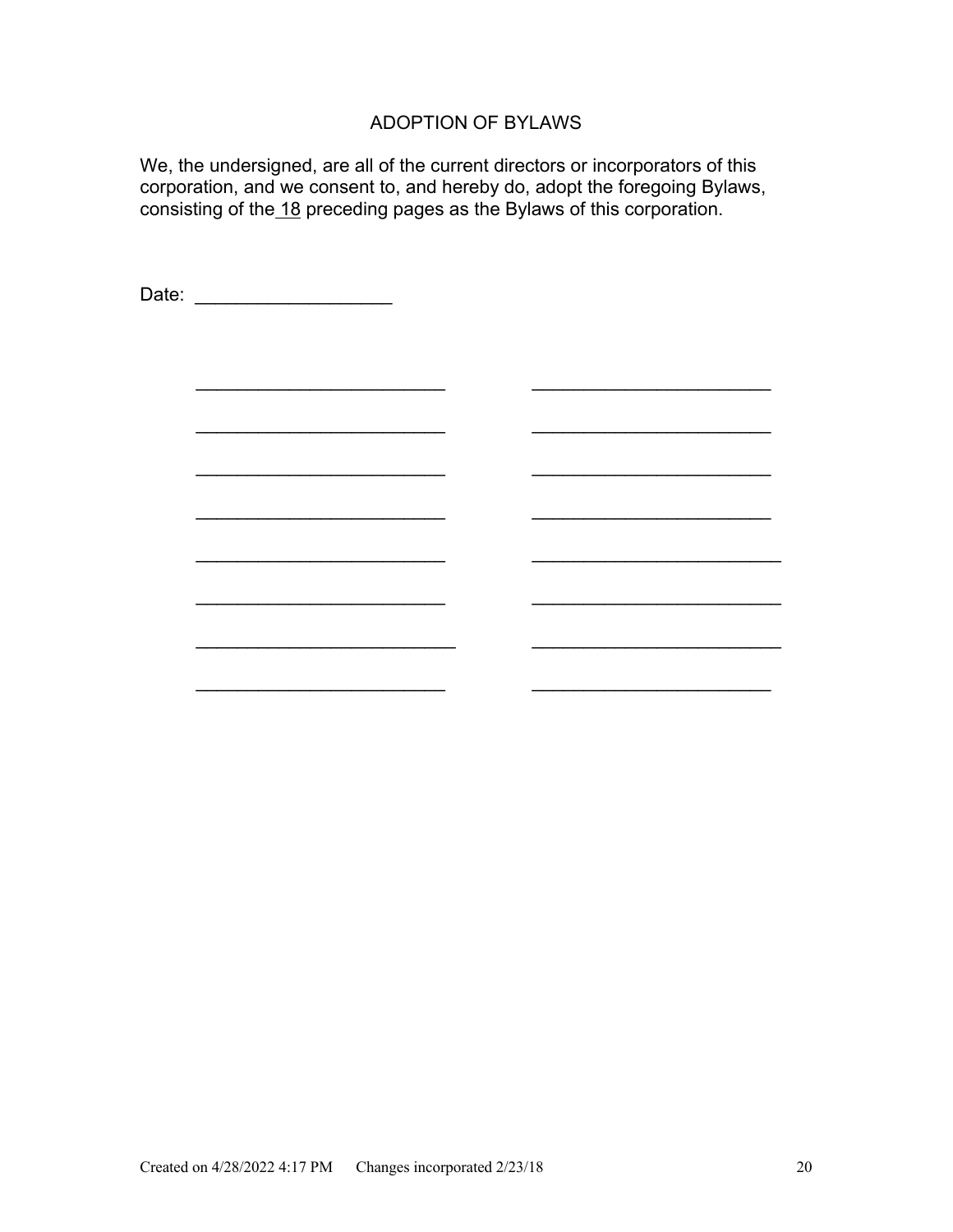# **BYLAW CHANGES DEC. 20, 2001**

#### ARTICLE 3, SECTION 7 REGULAR MEETINGS

#### NOW READS:

Regular meeting of Directors shall be held on the Monday before the regularly scheduled meeting of the membership unless such day falls on a legal holiday in which event the regular meeting shall be held at the same hour and place on the next business day.

#### CHANGE TO READ:

Regular meetings of Directors shall be held before the regularly scheduled meeting of the membership.

# ARTICLE 12, SECTION 2 REGULAR MEETINGS

#### NOW READS:

A regular meeting of members shall be held on the third Thursday of every month for the purpose of transacting business as may come before the meeting.

#### CHANGE TO READ:

A regular meeting of members shall be held monthly for the purpose of transacting business as may come before the meeting.

2/3 vote of members present required to amend bylaws

\_\_\_X\_\_so voted

\_\_\_\_\_\_disapproved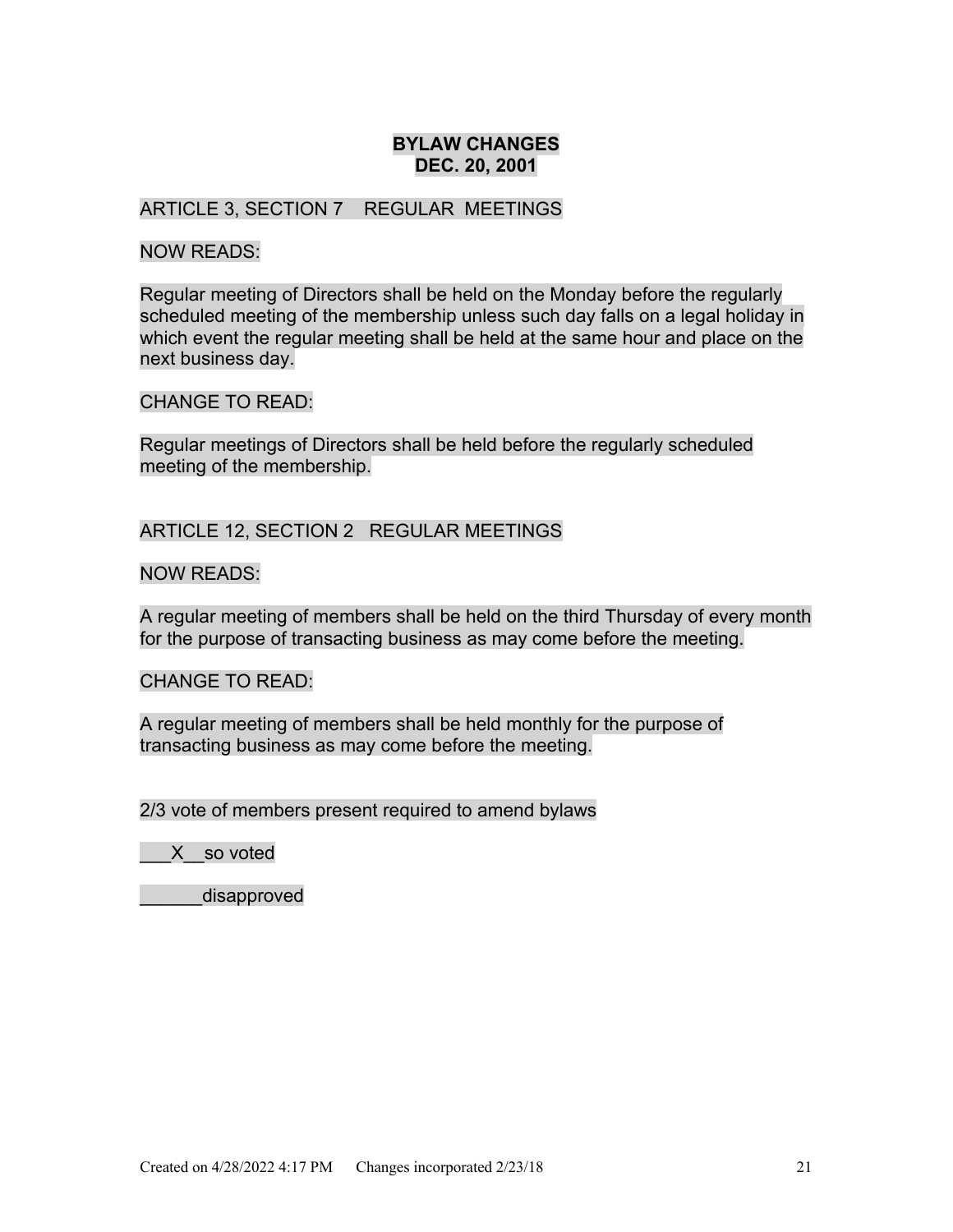# **BYLAW CHANGE APRIL 2002**

#### Standing rule # 1 now reads:

Officers and directors to be voted in at annual meeting. 5 directors positions to be filled yearly. Directors term to be 3 years. Former directors may be reelected after 1 year has expired.

#### Change to read:

1. Elections: Directors: No term limit to be imposed on directors. The Board of Directors will act as a nominating committee for election of directors when vacancies occur. Nominations for the next term shall be published in the June newsletter with additional nominees accepted until the regularly scheduled August meeting. All nominees shall have consented to being candidates and shall have met the qualification requirements of Article 3, Section 2 by the August Board of Directors meeting. Election of the directors is to be conducted with written ballots issued in the September newsletter, to be returned to the secretary by September 30. The vacancies, if any, will be filled by the nominees with the highest number of votes. New directors assume their duties at the close of the regularly scheduled October board meeting.

Officers: Candidates for the offices of President, Vice President, Secretary, Treasurer and any other officer deemed necessary shall be selected by the Board of Directors soliciting from among the current officers and qualified members. Term of office is one year and there is no limitation on the number of terms served. Candidates shall have met the qualification requirements of Article 4, Section 2 by the August BOD meeting. The slate of officers chosen by the board will be included on the ballot in the September newsletter with the choice yes or no for each individual. A simple majority of votes received by the secretary by September 30 is required for election.

In the event of disapproval of one or more nominee, a new candidate(s) shall be selected by the board and a new ballot included in the next newsletter and the process repeated until each officer is approved by the membership. New officers will assume their duties at the close of the next regularly scheduled meeting after their election.

#### 2/3 of members present required to approve by-laws

\_\_X\_\_\_\_\_\_so voted disapproved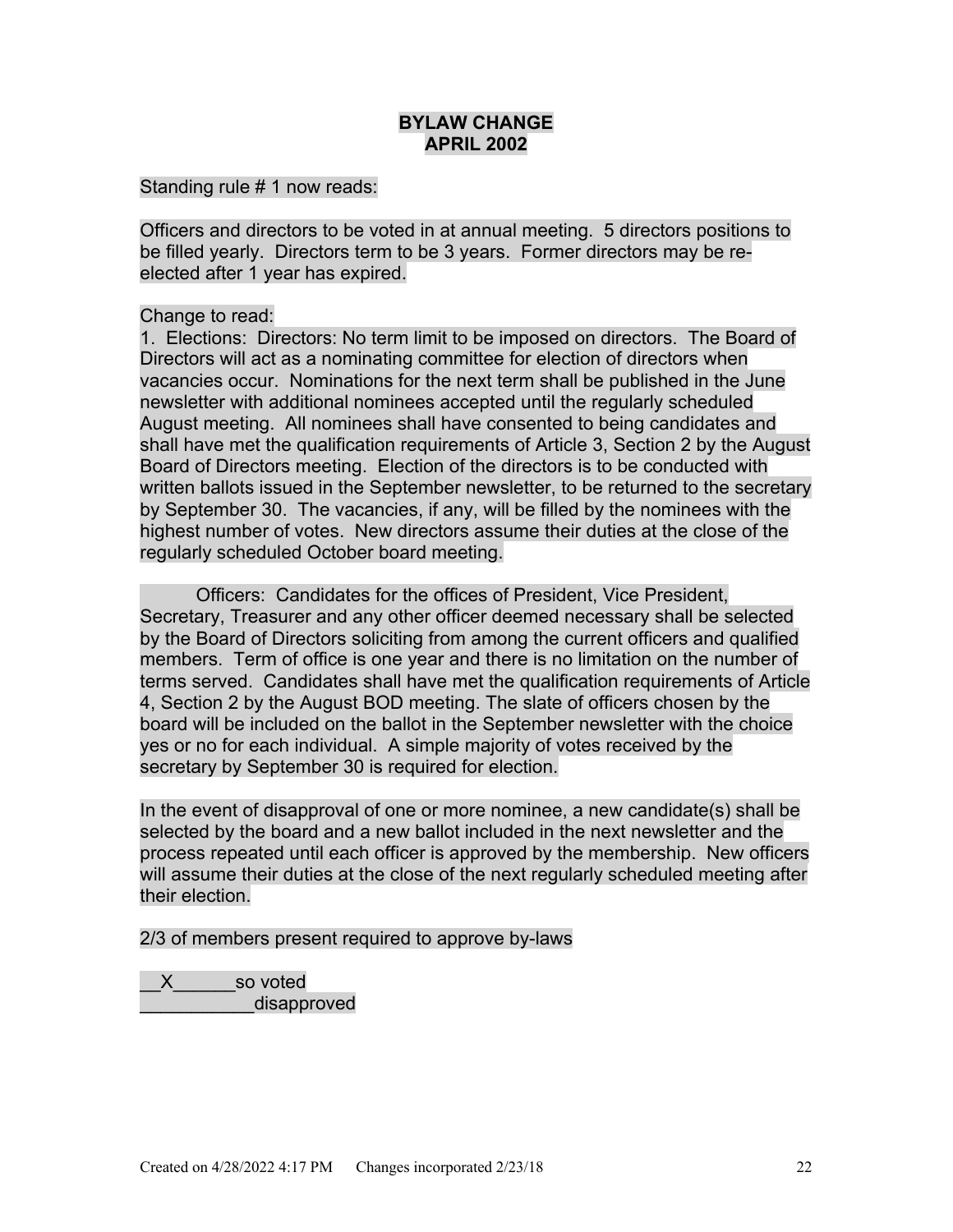# **BY LAW CHANGE NOVEMBER 25, 2002**

Article 11 Section 2. Qualifications of members now reads:

The qualifications for membership in this corporation are as follows: A new member will be admitted subject to the Board of Directors' approval.

Change to read:

(Section 2 deleted)

2/3 vote of members present required to amend bylaw

\_\_\_\_X\_\_\_\_\_\_ so voted

\_\_\_\_\_\_\_\_\_\_\_disapproved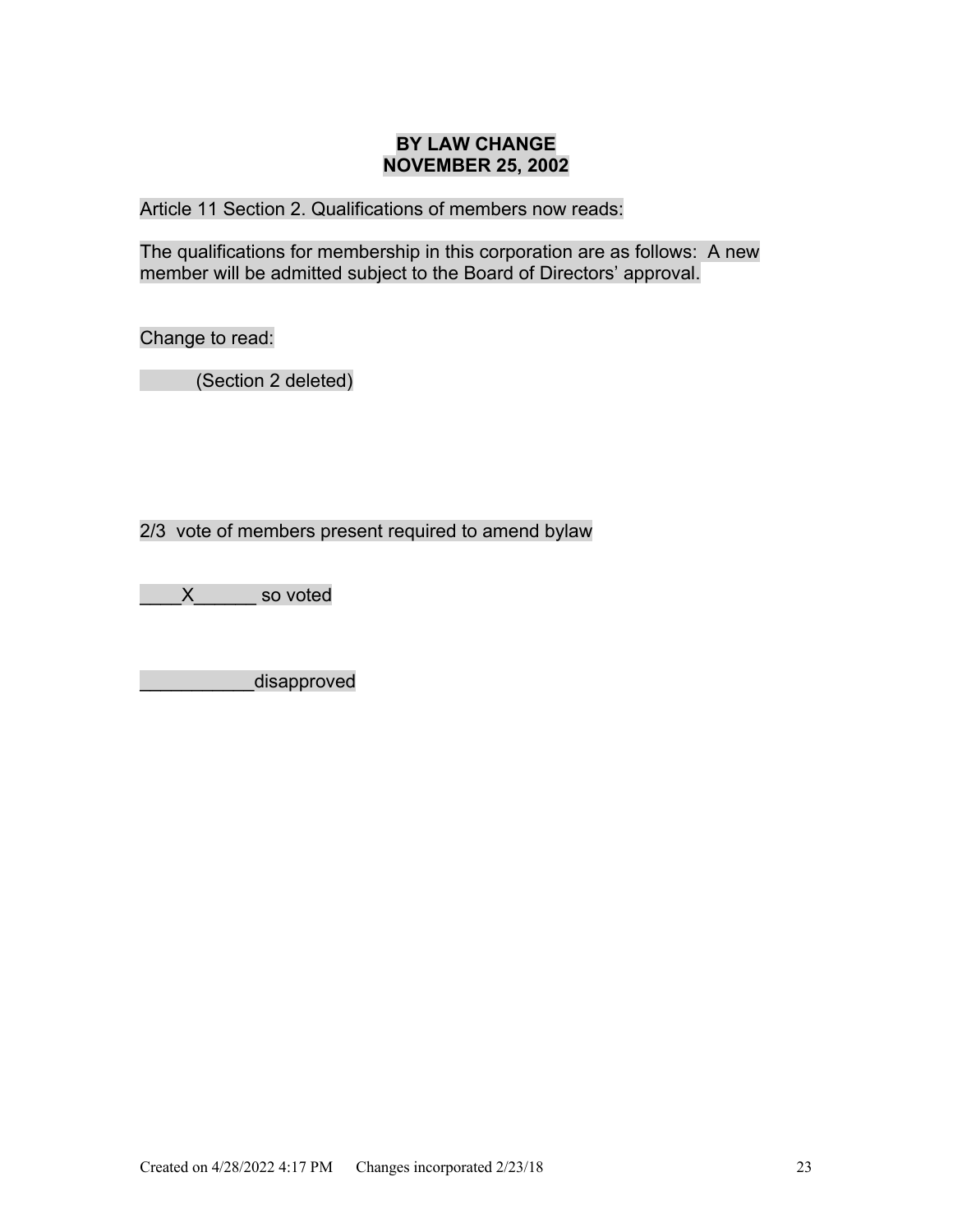# **BY- LAW CHANGE**

March 18, 2003

1. Page 20, Standing Rules, Rules #12 now reads: (As of 2/23/18 this is now Rule #11 and this addition was added. dkt)

No member of QVEA is to make any single expenditure or disbursement of the corporation's funds in excess of \$150.00 without verbal or written approval from 2/3 of the Board of Directors.

Add the following:

Unless waived by the Board of Directors, all contracts between QVEA and a firm offering service(s) shall be in writing, have a completion of work date, detailed job description, costs and have appropriate signatures.

2. Page 20, Standing Rules, Rule #3 now reads: (Now Rules #4)

Show dates to be set by officers and directors and reported to insurance company by April 15 each year.

Change to read:

Show dates to be set by officers and directors and dates will be coordinated with the Zagray Farm Steering Committee before being published. This change was not made and now shouldn't be since Steering Committee no longer exists. But, does it need to be changed?

#### As of 2/23/18 Rule 4. Reads:

Rule 4. Show dates may be changed by the board of directors in case of emergency. All members to be notified in writing.

2/3 of members present required to amend by-laws

1. X so voted

\_\_\_\_\_\_\_\_\_\_\_\_ disapproved

2. X so voted

disapproved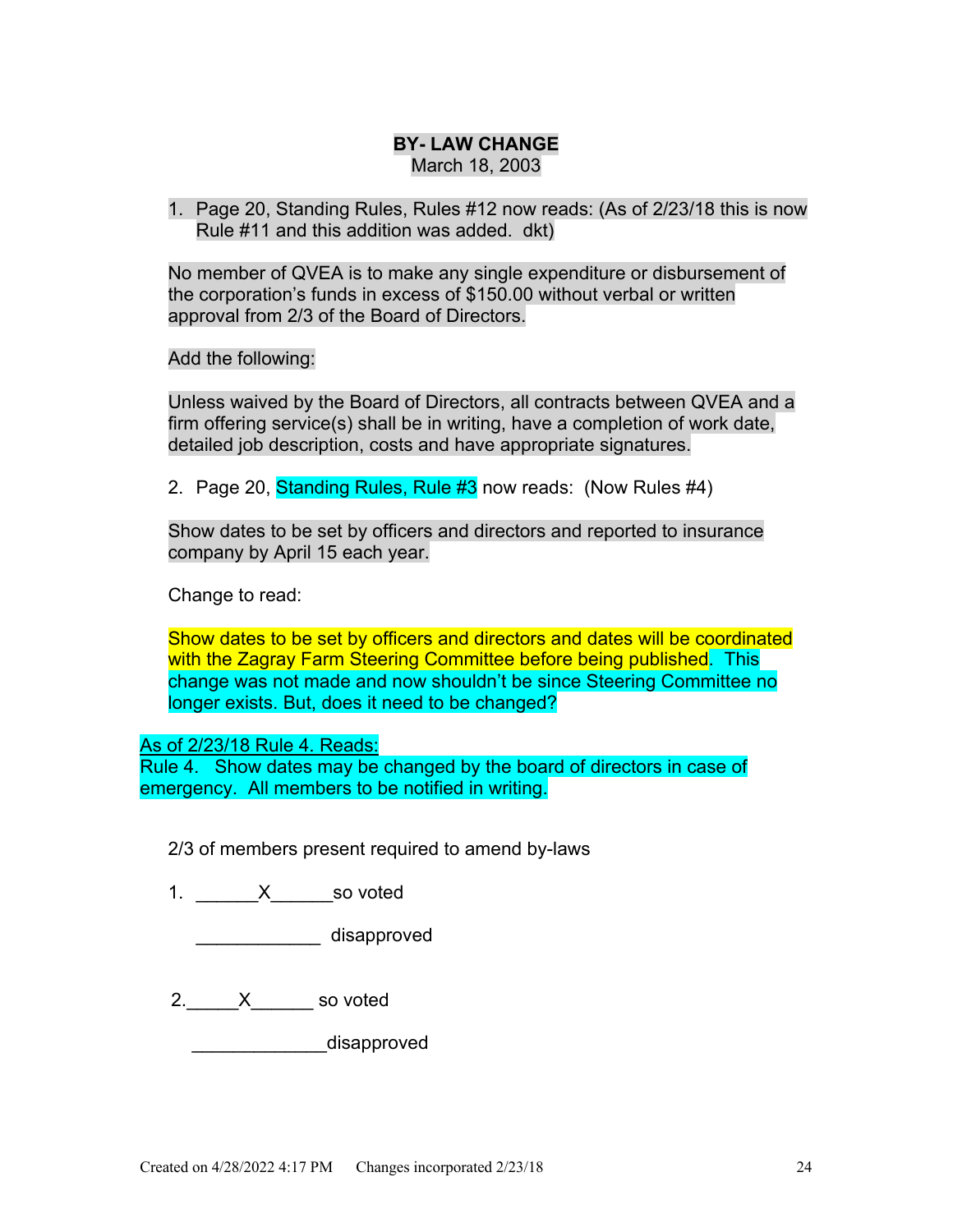# **RESOLUTION**

- Whereas, The Quinebaug Valley Engineers Association, Inc. no longer has any involvement with the Haul of Fame Inc., Canterbury, CT; and
- Whereas, The QVEA does have a strong relationship with the Tobacco Valley Flywheelers, Cromwell, CT; Therefore, be it
- Resolved, that the BYLAWS OF QVEA, Page 13, Article 8, Section 3, last sentence, be changed from: "In the event of dissolution of the corporation, Quinebaug Valley Engineers Association, Inc., the personal property would become the property of the Haul of Fame Inc, Canterbury, CT EIN #06-139-6176"

#### to:

"In the event of dissolution of the corporation, Quinebaug Valley Engineers Association, Inc., the personal property would become the property of the Tobacco Valley Flywheelers, Cromwell, CT 06416, EIN #06-1479425.

## **BY-LAW CHANGE OCTOBER 21, 2003**

| <b>APPROVED</b> |
|-----------------|
|                 |

**\_\_\_\_\_\_\_\_\_DISAPPROVED**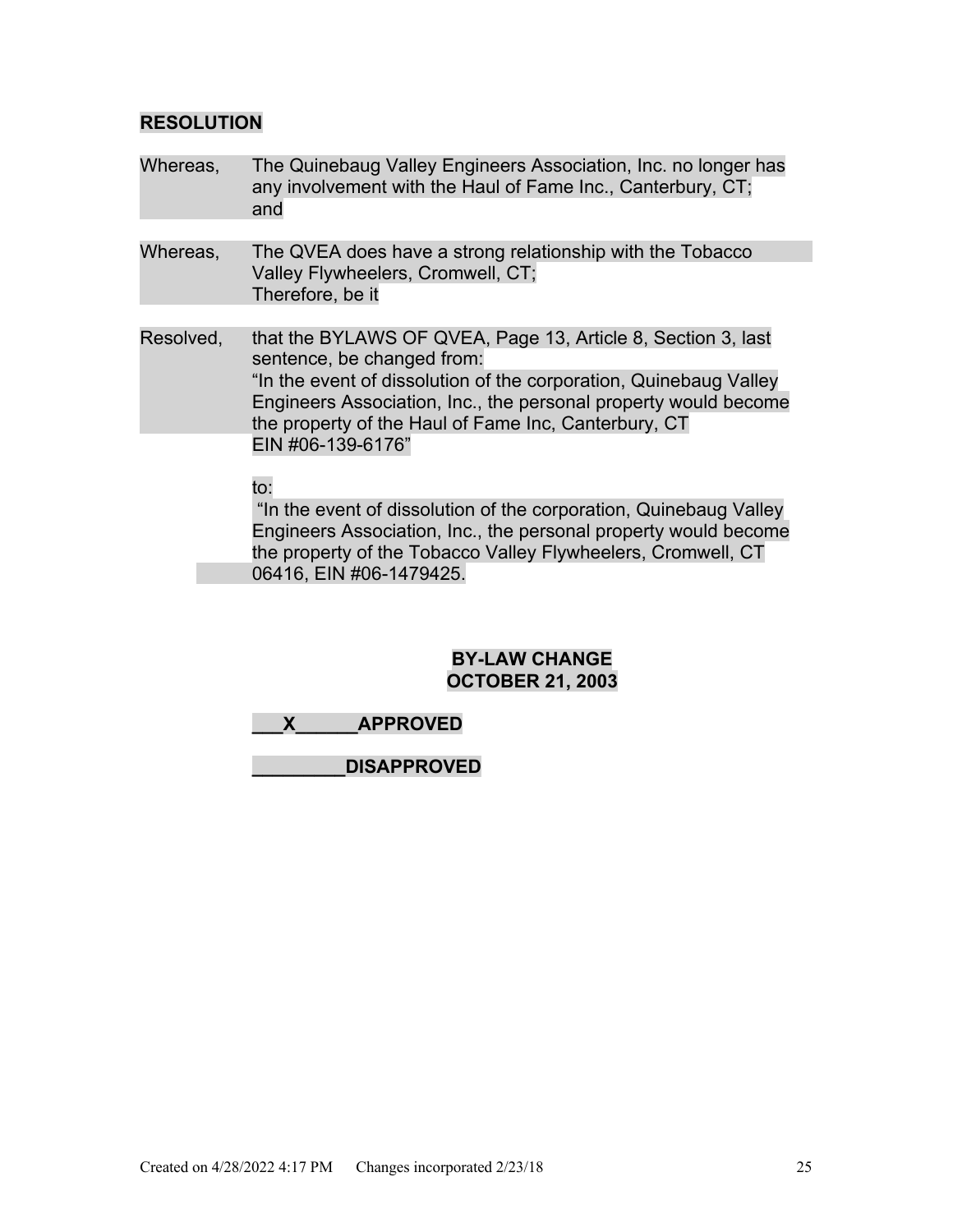### **BY LAW CHANGE JULY 15, 2003**

Standing rule #1 now reads:

1. Elections: Directors ………..met the qualification requirements of Article 3, Section 2 by the August Board of Directors meeting. Election of the directors is to be conducted with written ballots issued in September newsletter, to be returned to the secretary by September 30.

#### Change to read:

1. Elections: Directors…….met the qualification requirements of Article 3, Section 2 by the August Board of Directors meeting and have attended at least 60% of the previous year's general meetings . Election of the directors is to be conducted with a vote by the members present at the October general meeting and with an absentee ballot placed in the September newsletter, to be returned to the secretary by September 30, for those who can not attend the October meeting.

#### Standing rule #1 now reads:

1. Elections: Officers………..met the qualification requirements of Article 4, Section 2 by the August BOD meeting. The slate of officers chosen by the board will be included on the ballot in the September newsletter with the choice being yes or no for each individual.

#### Change to read:

1. Elections: Officers……..met the qualification requirements of Article 4, Section 2 by the August Board of Directors meeting and have attended at least 60% of the previous year's general meetings. The slate of officers chosen by the board will be elected with a vote by the members present at the October general meeting and with an absentee ballot placed in the September newsletter, to be returned to the secretary by September 30, for those who can not attend the October meeting.

\_\_\_\_\_x\_\_\_\_so voted

disapproved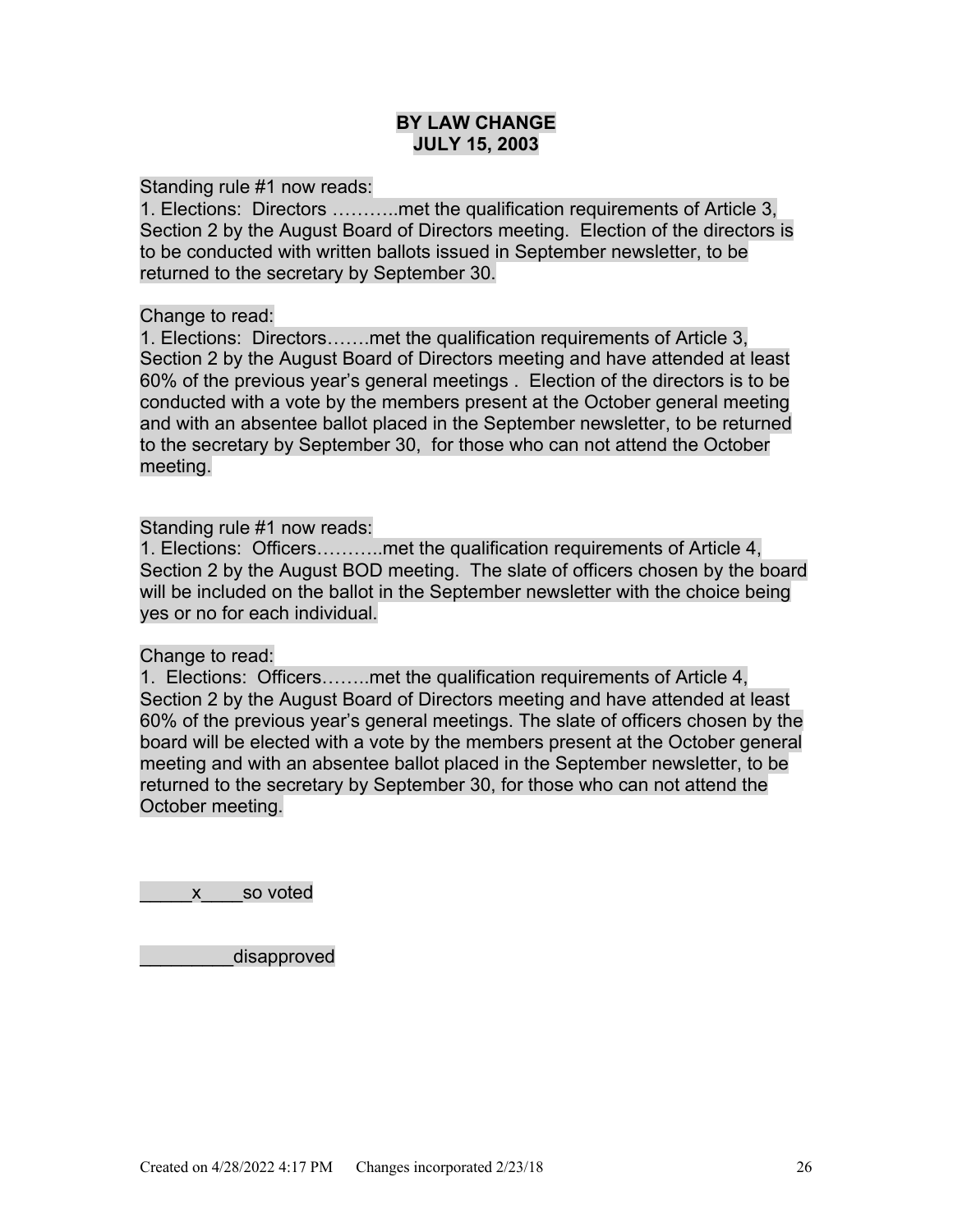I did a search on word "budget" and it does not appear in these ByLaws. Therefore, it doesn't appear that this was ever added to the By-Laws. dkt

# **QVEA MOTION NOVEMBER 18, 2003**

#### **PREAMBLE:**

Whereas, QVEA has a significant amount of non-discretionary expenses each year; and

Whereas, QVEA has various groups that at different times seek funds for expenditures; and

Whereas, QVEA membership wants to have a balanced financial approach that follows a logical plan while preserving the generous resources gifted to QVEA by the Zagray family; therefore, be it

#### **RESOLVED:**

That QVEA prepare a yearly operating budget which identifies anticipated revenues and expenditures. This budget will be approved by the board and followed as closely as possible.

\_\_\_\_x\_\_\_\_\_so voted

disapproved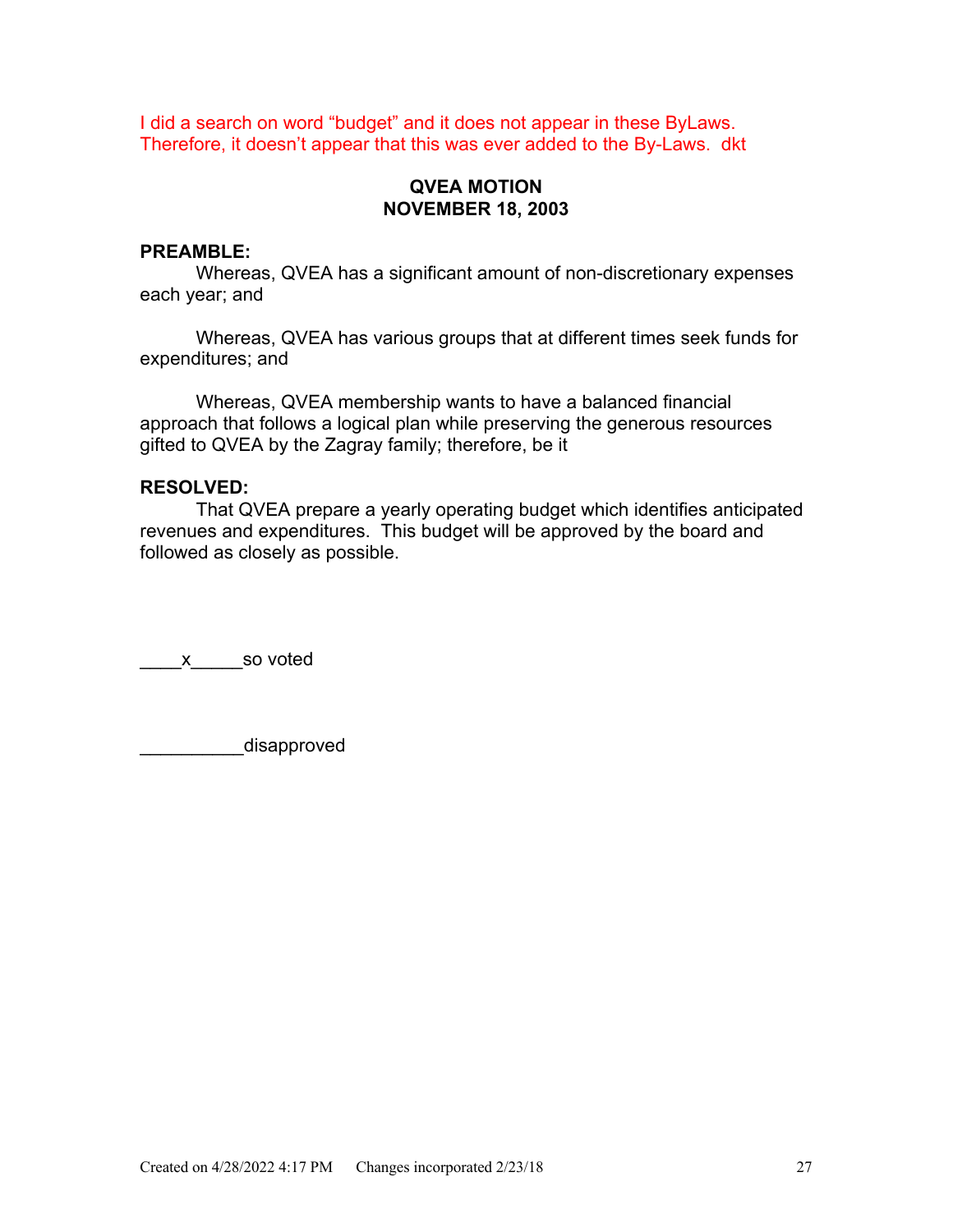# **BY LAW CHANGE JUNE 21, 2004**

# **ADD STANDING RULE #13 TO READ:**

13. No personal machinery, equipment, tools or any other related item may be brought to the Zagray Farm Museum and left on the property for more than 2 weeks without the explicit approval of the Board of Directors after presentation to them of a filled out equipment application with color picture.

Approval by 2/3 of members present at meeting need to amend bylaws.

\_\_\_X\_\_\_\_\_APPROVED

\_\_\_\_\_\_\_\_\_\_DISAPPROVED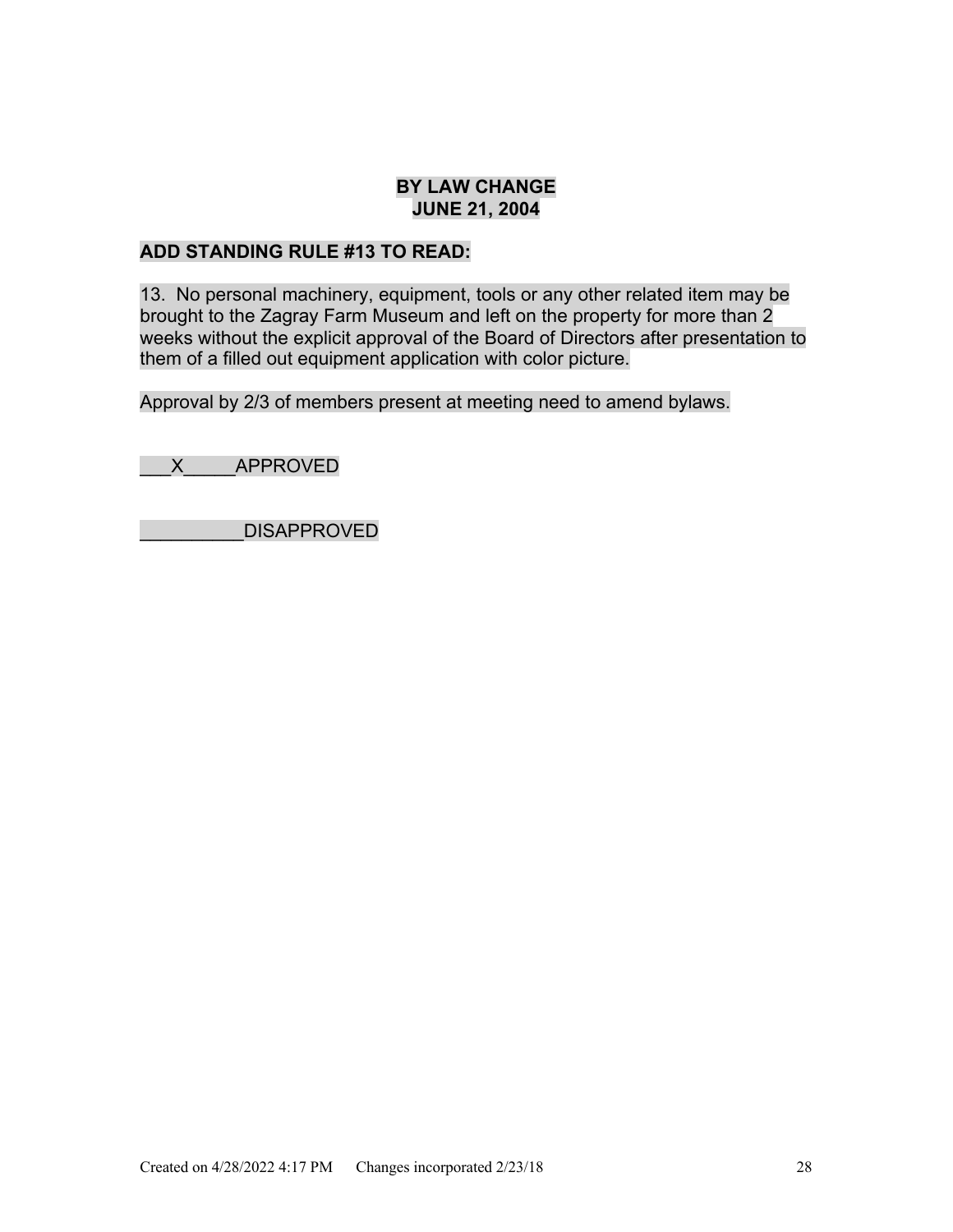# **BY- LAW CHANGE SEPTEMBER 28, 2004**

Standing rule #2 now reads:

Rule 2 Insurance monies to be kept in separate account and paid when billed by insurance company.

Change:

Delete this standing rule as unnecessary.

Approval of 2/3 members present at meeting to amend by-laws.

\_\_X\_\_\_ SO VOTED

\_\_\_\_\_\_ DISAPPROVED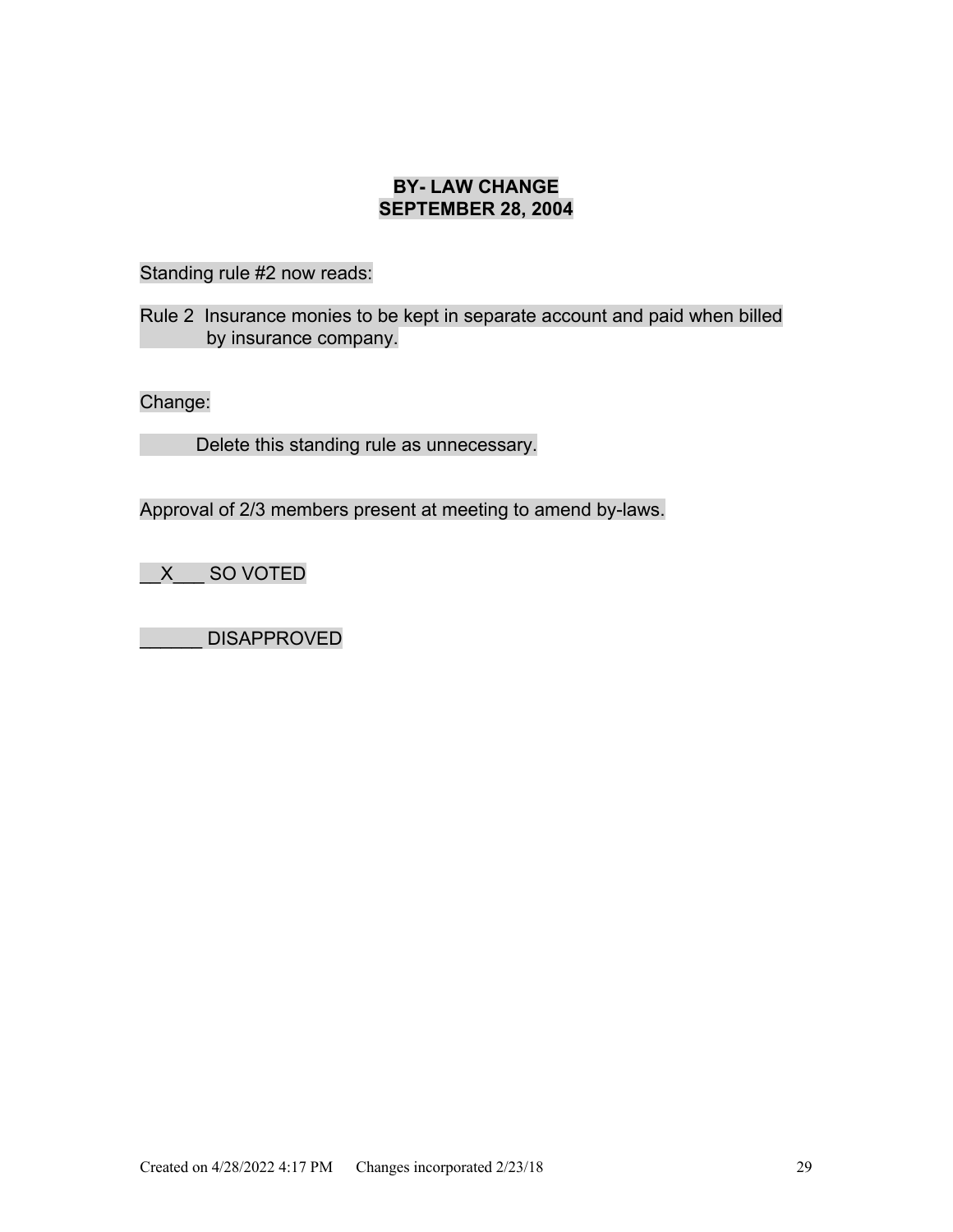# **BY-LAW CHANGE OCTOBER 25, 2005**

Article 11 MEMBERS – Section 3. Fees and Dues now reads:

(a) The annual dues payable to the corporation by members shall be \$10 per year. Present members will pay dues between January 1 and the 3rd Saturday of July of the current year to remain members in good standing. New members, joining on or after the 3<sup>rd</sup> Saturday in July, will be considered paid up for the current year and the following year.

#### Change to:

The annual dues payable to the corporation by members shall be \$20 per year. Present members will pay dues between January 1 and the 31<sup>st</sup> of March of the current year to remain members in good standing.

Approval of 2/3 of the members present at meeting to amend by-laws.

\_\_\_\_X\_\_\_\_ SO VOTED

\_\_\_\_\_\_\_\_\_DISAPPROVED